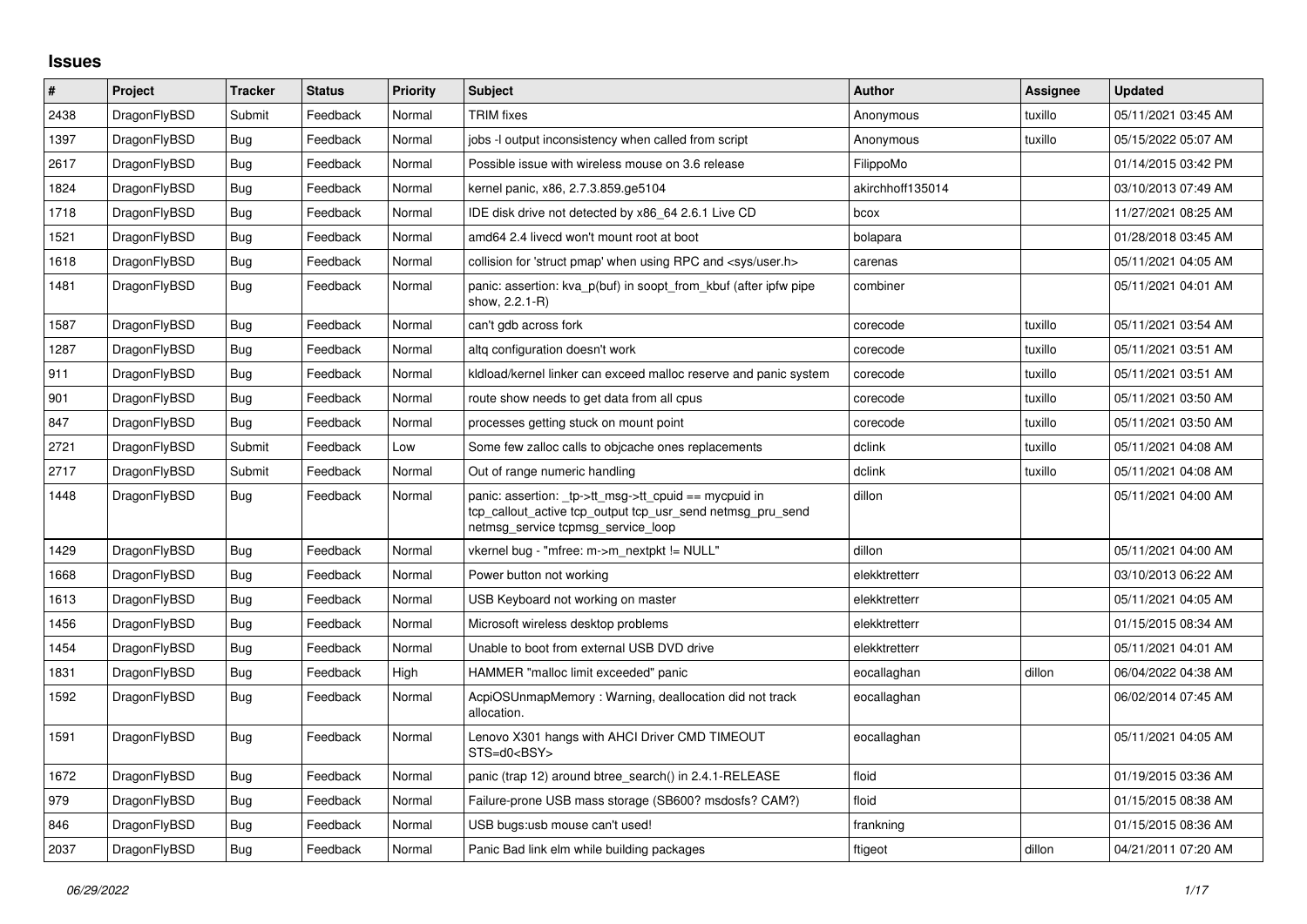| $\vert$ # | Project      | <b>Tracker</b> | <b>Status</b> | <b>Priority</b> | <b>Subject</b>                                                                                                     | <b>Author</b> | Assignee | <b>Updated</b>      |
|-----------|--------------|----------------|---------------|-----------------|--------------------------------------------------------------------------------------------------------------------|---------------|----------|---------------------|
| 1593      | DragonFlyBSD | <b>Bug</b>     | Feedback      | Normal          | panic: assertion: $ccb == ap$ ->ap_err_ccb in ahci_put_err_ccb                                                     | ftigeot       | ftigeot  | 05/15/2022 05:09 AM |
| 1563      | DragonFlyBSD | <b>Bug</b>     | Feedback      | Normal          | reset(1) doesn't reset terminal to the defaults                                                                    | hasso         |          | 03/10/2013 04:17 AM |
| 1486      | DragonFlyBSD | <b>Bug</b>     | Feedback      | Normal          | Interrupt storm related to SATA DVD device                                                                         | hasso         |          | 05/11/2021 04:01 AM |
| 1428      | DragonFlyBSD | <b>Bug</b>     | Feedback      | Low             | POSIX.1e implementation is too old                                                                                 | hasso         | tuxillo  | 05/11/2021 04:00 AM |
| 1411      | DragonFlyBSD | <b>Bug</b>     | Feedback      | Normal          | Burning doesn't work with ahci(4)                                                                                  | hasso         | dillon   | 05/11/2021 04:00 AM |
| 1745      | DragonFlyBSD | <b>Bug</b>     | Feedback      | Normal          | kmalloc panic                                                                                                      | josepht       |          | 05/11/2021 04:05 AM |
| 1330      | DragonFlyBSD | Bug            | Feedback      | Normal          | Hammer, usb disk, SYNCHRONIZE CACHE failure                                                                        | josepht       |          | 06/02/2014 04:56 AM |
| 1717      | DragonFlyBSD | <b>Bug</b>     | Feedback      | Normal          | HAMMER panic in hammer cursor down()                                                                               | josepht1      |          | 05/11/2021 04:05 AM |
| 2090      | DragonFlyBSD | <b>Bug</b>     | Feedback      | Normal          | snd_hda does not support headphone automute                                                                        | justin        |          | 03/29/2012 08:03 PM |
| 385       | DragonFlyBSD | <b>Bug</b>     | Feedback      | Low             | Mail archive address removal                                                                                       | justin        | justin   | 03/09/2013 11:24 AM |
| 1727      | DragonFlyBSD | Bug            | Feedback      | Normal          | CD boot panic (2.6.1) (usb?)                                                                                       | kiril         |          | 05/15/2022 05:10 AM |
| 2288      | DragonFlyBSD | Bug            | Feedback      | Normal          | Random IO performance loss introduced since January 1st                                                            | lentferj      |          | 01/23/2013 04:21 PM |
| 1860      | DragonFlyBSD | Bug            | Feedback      | Normal          | Panic while creating UFS fs on vn(4) for initrd                                                                    | matthias      |          | 02/29/2012 07:16 AM |
| 2644      | DragonFlyBSD | Bug            | Feedback      | Normal          | 3.6.0-REL trap 9 on boot                                                                                           | memmerto      |          | 11/27/2021 08:08 AM |
| 1144      | DragonFlyBSD | <b>Bug</b>     | Feedback      | Normal          | Incorrect clock under KVM                                                                                          | msylvan       |          | 03/09/2013 01:17 PM |
| 2958      | DragonFlyBSD | <b>Bug</b>     | Feedback      | Normal          | Hammer FS dies during pruning after massive write load                                                             | neilb         |          | 10/11/2016 04:20 AM |
| 2957      | DragonFlyBSD | Bug            | Feedback      | Normal          | swapoff -a followed by swapon -a doesn't give your swap back                                                       | neilb         |          | 10/09/2016 04:17 AM |
| 3152      | DragonFlyBSD | Bug            | Feedback      | Normal          | Console's size in ttyv0 and single user mode is sticking to 80x25,<br>while ttyv1 can make use of the whole screen | overtime      |          | 02/24/2019 01:08 AM |
| 1101      | DragonFlyBSD | Bug            | Feedback      | Normal          | ohci related panic                                                                                                 | polachok      |          | 05/11/2021 04:00 AM |
| 1577      | DragonFlyBSD | <b>Bug</b>     | Feedback      | Normal          | panic: assertion: leaf->base.obj_id == ip->obj_id in<br>hammer_ip_delete_range                                     | qhwt+dfly     |          | 05/11/2021 04:01 AM |
| 1387      | DragonFlyBSD | <b>Bug</b>     | Feedback      | Normal          | zero-size malloc and ps: kvm_getprocs: Bad address                                                                 | qhwt+dfly     |          | 05/11/2021 04:00 AM |
| 570       | DragonFlyBSD | <b>Bug</b>     | Feedback      | Normal          | 1.8.x: ACPI problems                                                                                               | qhwt+dfly     |          | 06/02/2014 03:45 AM |
| 1560      | DragonFlyBSD | Bug            | Feedback      | Normal          | Unable to modify partition table on ThinkPad T61p during install                                                   | rehsack       |          | 01/15/2015 08:57 AM |
| 1580      | DragonFlyBSD | Bug            | Feedback      | Normal          | Panic (Fatal trap 12: page fault while in kernel mode) while playing<br>with pf and netif names                    | rumcic        |          | 12/21/2018 01:21 AM |
| 1489      | DragonFlyBSD | Bug            | Feedback      | Normal          | panic: ufs dirbad: bad dir                                                                                         | rumcic        |          | 03/10/2013 04:34 AM |
| 1250      | DragonFlyBSD | Bug            | Feedback      | Normal          | Panic upon plugging an USB flash drive into the machine                                                            | rumcic        |          | 03/10/2013 05:17 AM |
| 1249      | DragonFlyBSD | Bug            | Feedback      | Normal          | panic: ffs vfree: freeing free inode                                                                               | rumcic        |          | 03/10/2013 05:13 AM |
| 2100      | DragonFlyBSD | <b>Bug</b>     | Feedback      | Normal          | devfs related panic                                                                                                | sepherosa     | alexh    | 07/10/2011 02:29 PM |
| 2396      | DragonFlyBSD | <b>Bug</b>     | Feedback      | High            | Latest 3.1 development version core dumps while destroying master<br>PFS.                                          | sgeorge       |          | 01/23/2013 04:10 PM |
| 2347      | DragonFlyBSD | <b>Bug</b>     | Feedback      | High            | Hammer PFSes destroy does not give back full space allocated to<br>PFS.                                            | sgeorge       |          | 07/19/2012 01:11 AM |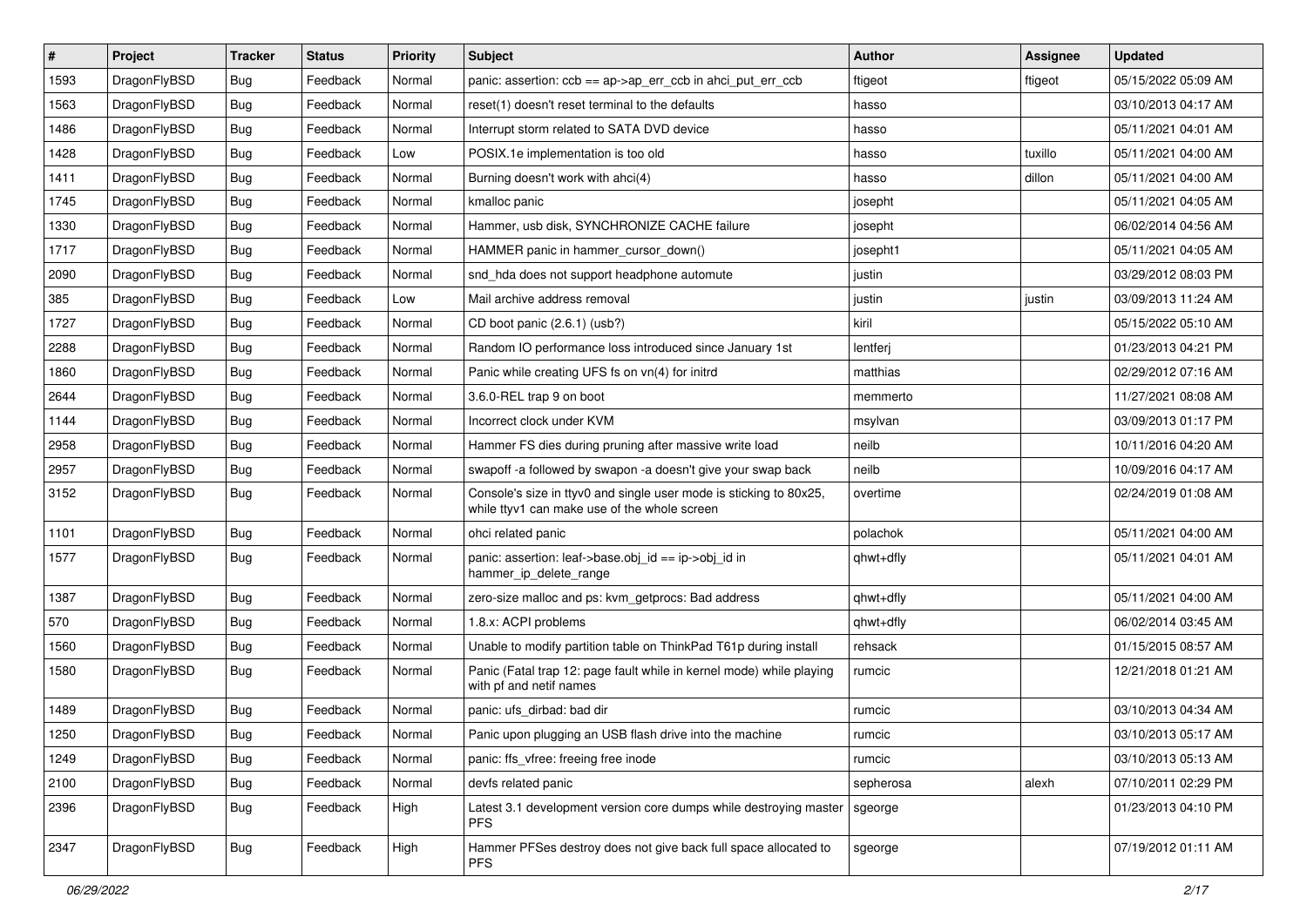| $\#$ | Project      | <b>Tracker</b> | <b>Status</b> | <b>Priority</b> | <b>Subject</b>                                                                          | <b>Author</b>      | <b>Assignee</b> | <b>Updated</b>      |
|------|--------------|----------------|---------------|-----------------|-----------------------------------------------------------------------------------------|--------------------|-----------------|---------------------|
| 243  | DragonFlyBSD | Bug            | Feedback      | Normal          | weird behavior in the shell                                                             | swildner           |                 | 05/31/2022 02:51 PM |
| 3205 | DragonFlyBSD | Bug            | Feedback      | High            | Go compiler net test failing                                                            | t dfbsd            | tuxillo         | 05/10/2021 02:45 AM |
| 1127 | DragonFlyBSD | <b>Bug</b>     | Feedback      | Low             | cdrom drive not detected                                                                | tgr                | corecode        | 01/15/2015 08:55 AM |
| 285  | DragonFlyBSD | <b>Bug</b>     | Feedback      | Low             | interrupt latency with re without ip address configured                                 | thomas.nikolajsen  |                 | 02/20/2014 10:30 AM |
| 2459 | DragonFlyBSD | Bug            | Feedback      | Normal          | apic problems with HP Probook 4510s                                                     | thowe              |                 | 11/27/2021 08:22 AM |
| 1579 | DragonFlyBSD | <b>Bug</b>     | Feedback      | Normal          | dfly 2.4.1 does not like HP DL360G4p and Smart Array 6400 with<br>MSA <sub>20</sub>     | tomaz.borstnar     | tuxillo         | 06/02/2014 02:44 PM |
| 1282 | DragonFlyBSD | Bug            | Feedback      | Normal          | panic (trap 12) when booting SMP kernel on Atom 330 (dual core)                         | tomaz.borstnar     |                 | 05/11/2021 04:00 AM |
| 806  | DragonFlyBSD | <b>Bug</b>     | Feedback      | Normal          | boot error on MacBook                                                                   | tralamazza         |                 | 06/04/2022 05:28 AM |
| 2638 | DragonFlyBSD | <b>Bug</b>     | Feedback      | High            | Fix machdep.pmap_mmu_optimize                                                           | tuxillo            |                 | 05/11/2021 04:07 AM |
| 2636 | DragonFlyBSD | <b>Bug</b>     | Feedback      | Low             | Add -x flag to iostat (a la solaris)                                                    | tuxillo            |                 | 05/11/2021 04:07 AM |
| 2556 | DragonFlyBSD | <b>Bug</b>     | Feedback      | Normal          | DragonFly v3.5.0.81.gd3479 - Process signal weirdness                                   | tuxillo            |                 | 12/17/2013 03:48 PM |
| 1332 | DragonFlyBSD | Bug            | Feedback      | Normal          | DFBSD 2.2 - Booting usbcdrom/usbsticks on thinkpad hangs on<br>"BTX Halted"             | tuxillo            |                 | 05/11/2021 04:00 AM |
| 293  | DragonFlyBSD | Bug            | Feedback      | Low             | Various updates to the handbook                                                         | victor             | victor          | 03/10/2013 04:46 AM |
| 2081 | DragonFlyBSD | <b>Bug</b>     | Feedback      | Normal          | Panic on device "detach" / "failure"                                                    | vsrinivas          |                 | 02/29/2012 07:11 AM |
| 1398 | DragonFlyBSD | Submit         | In Progress   | Normal          | hdestroy(3) restricts hash key to point to malloc'ed space                              | Anonymous          |                 | 08/20/2021 04:06 PM |
| 1390 | DragonFlyBSD | Bug            | In Progress   | Normal          | Use id_t type for {get,set}priority()                                                   | Anonymous          | tuxillo         | 07/05/2019 02:18 AM |
| 1700 | DragonFlyBSD | Submit         | In Progress   | Normal          | skip boot2 menu on <enter></enter>                                                      | Johannes.Hofmann   | tuxillo         | 05/15/2022 08:35 AM |
| 2499 | DragonFlyBSD | Bug            | In Progress   | Urgent          | DRAGONFLY_3_2 lockd not responding correctly                                            | Nerzhul            |                 | 01/22/2013 12:47 PM |
| 3299 | DragonFlyBSD | <b>Bug</b>     | In Progress   | Normal          | DragonFlyBSD reports utterly wrong uptime (most of the time, right<br>after booting in) | adrian             |                 | 11/11/2021 01:43 PM |
| 1921 | DragonFlyBSD | Bug            | In Progress   | Normal          | we miss mlockall                                                                        | alexh              | tuxillo         | 06/18/2022 04:08 AM |
| 1148 | DragonFlyBSD | <b>Bug</b>     | In Progress   | Low             | BCM4311 wireless network adapter detected but not functional                            | archimedes.gaviola |                 | 05/11/2021 04:00 AM |
| 331  | DragonFlyBSD | <b>Bug</b>     | In Progress   | Normal          | ftpsesame (aka Bridging S01E03)                                                         | bastyaelvtars      |                 | 03/09/2013 12:28 PM |
| 725  | DragonFlyBSD | Bug            | In Progress   | Low             | 'make distribution' fails w/'ro' /usr/obj                                               | c.turner           |                 | 03/09/2013 01:01 PM |
| 1584 | DragonFlyBSD | <b>Bug</b>     | In Progress   | Normal          | can't use ssh from jail: debug1: read_passphrase: can't open<br>/dev/tty: Device busy   | corecode           | tuxillo         | 05/11/2021 03:53 AM |
| 1583 | DragonFlyBSD | Bug            | In Progress   | Normal          | panic: assertion: cursor->trans->sync_lock_refs > 0 in<br>hammer_recover_cursor         | corecode           | tuxillo         | 05/11/2021 03:53 AM |
| 1547 | DragonFlyBSD | Bug            | In Progress   | Normal          | disklabel64 automatic sizing                                                            | corecode           | tuxillo         | 05/11/2021 03:52 AM |
| 1528 | DragonFlyBSD | <b>Bug</b>     | In Progress   | Normal          | ktrace does not show proper return values for pipe(2)                                   | corecode           | tuxillo         | 05/11/2021 03:52 AM |
| 1475 | DragonFlyBSD | Bug            | In Progress   | Normal          | kernel blocks with low memory and syscons setting a high res mode<br>/ scrollback       | corecode           | tuxillo         | 05/11/2021 03:52 AM |
| 1469 | DragonFlyBSD | <b>Bug</b>     | In Progress   | Normal          | Hammer history security concern                                                         | corecode           | tuxillo         | 05/11/2021 03:52 AM |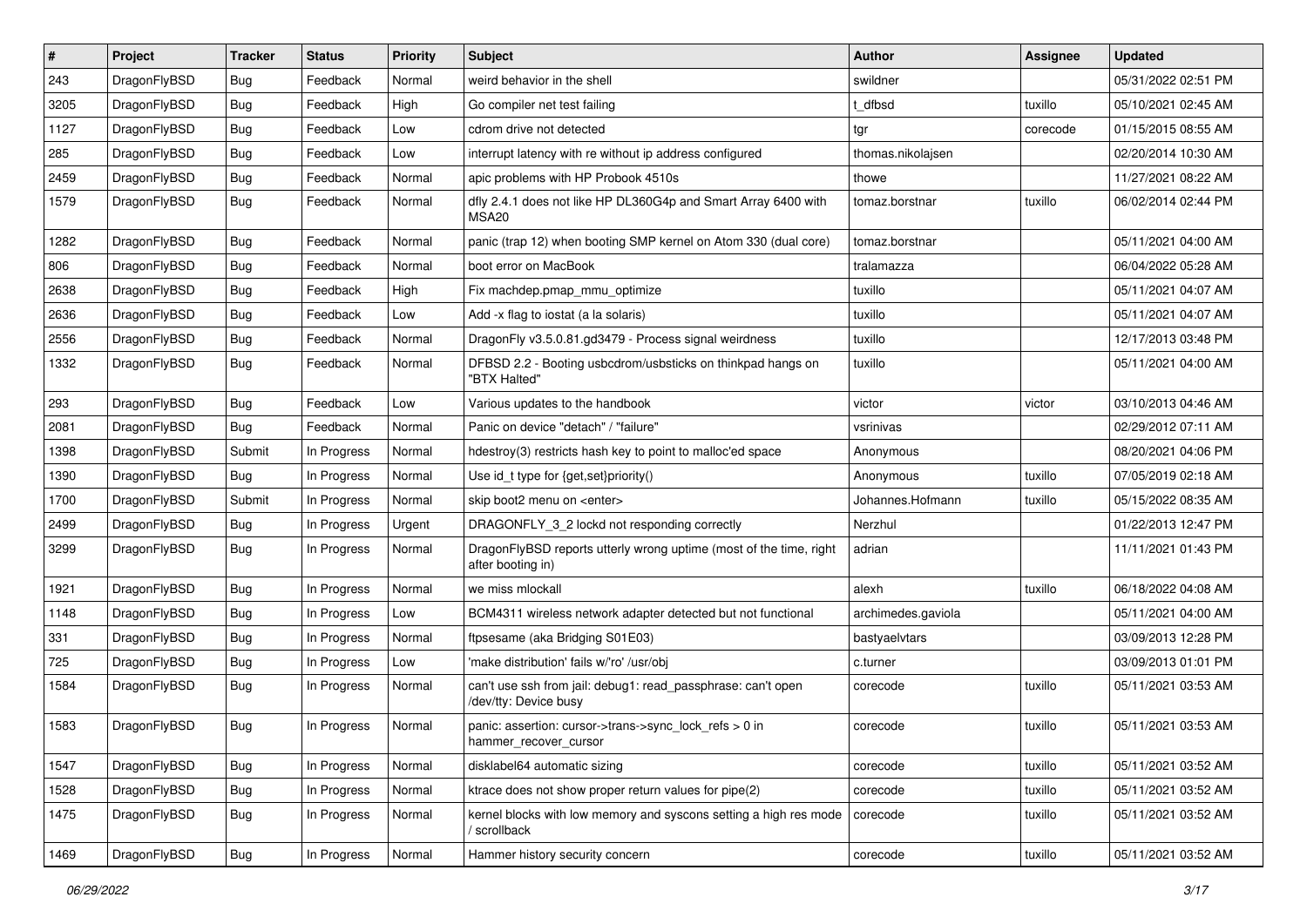| #    | Project      | <b>Tracker</b> | <b>Status</b> | <b>Priority</b> | <b>Subject</b>                                                                                         | Author        | Assignee  | <b>Updated</b>      |
|------|--------------|----------------|---------------|-----------------|--------------------------------------------------------------------------------------------------------|---------------|-----------|---------------------|
| 1307 | DragonFlyBSD | <b>Bug</b>     | In Progress   | Normal          | hammer tid -2 shows unexpected result                                                                  | corecode      |           | 10/18/2016 05:29 PM |
| 1030 | DragonFlyBSD | <b>Bug</b>     | In Progress   | Normal          | msdosfs umount panic                                                                                   | corecode      | tuxillo   | 05/11/2021 03:51 AM |
| 781  | DragonFlyBSD | <b>Bug</b>     | In Progress   | Normal          | fdisk uses wrong geometry on usb flash drives                                                          | corecode      | tuxillo   | 05/11/2021 03:50 AM |
| 742  | DragonFlyBSD | Bug            | In Progress   | Normal          | umount problems with multiple mounts                                                                   | corecode      | tuxillo   | 06/25/2022 04:02 AM |
| 3145 | DragonFlyBSD | Submit         | In Progress   | Normal          | Update libelf to FreeBSD 12 current and build as base library usable<br>by ports                       | davshao       | tuxillo   | 08/20/2021 03:58 PM |
| 3031 | DragonFlyBSD | Submit         | In Progress   | Normal          | Update drm/radeon to Linux 4.7.10 as much as possible                                                  | davshao       | ftigeot   | 08/19/2021 12:33 PM |
| 2414 | DragonFlyBSD | <b>Bug</b>     | In Progress   | Normal          | Lenovo S10 acpi freeze (not new)                                                                       | davshao       |           | 05/11/2021 04:13 AM |
| 3021 | DragonFlyBSD | Bug            | In Progress   | Normal          | sys/dev/drm/i915/i915_gem_stolen.c:115]: (error) Signed integer<br>overflow for expression '65535<<20' | dcb           |           | 04/11/2017 12:46 PM |
| 3011 | DragonFlyBSD | <b>Bug</b>     | In Progress   | Normal          | dragonfly/sys/dev/netif/re/re.c: suspicious code?                                                      | dcb           |           | 07/29/2017 01:26 AM |
| 1336 | DragonFlyBSD | Bug            | In Progress   | Normal          | Still looking for reports of missed directory entries w/ HAMMER                                        | dillon        |           | 05/11/2021 04:00 AM |
| 1669 | DragonFlyBSD | <b>Bug</b>     | In Progress   | Normal          | Drive wont open using button                                                                           | elekktretterr |           | 02/29/2012 12:05 PM |
| 1181 | DragonFlyBSD | <b>Bug</b>     | In Progress   | Normal          | ACX111 panic                                                                                           | elekktretterr |           | 05/11/2021 04:00 AM |
| 2819 | DragonFlyBSD | Bug            | In Progress   | Normal          | Random micro system freezes after a week of uptime                                                     | ftigeot       | dillon    | 08/16/2015 08:46 PM |
| 1502 | DragonFlyBSD | <b>Bug</b>     | In Progress   | Normal          | Lock while deleting files from nohistory HAMMER directories                                            | hasso         |           | 03/10/2013 04:28 AM |
| 884  | DragonFlyBSD | Bug            | In Progress   | High            | Performance/memory problems under filesystem IO load                                                   | hasso         |           | 05/11/2021 03:50 AM |
| 2353 | DragonFlyBSD | Bug            | In Progress   | Normal          | panic: assertion "gd->gd_spinlocks_wr == 0" failed in<br>bsd4 schedulerclock                           | jaydg         | alexh     | 11/28/2012 01:57 AM |
| 2731 | DragonFlyBSD | Bug            | In Progress   | Normal          | Screen full of random colors when starting Xorg with Intel Haswell<br>HD Graphics P4600                | jkatzmaier    |           | 11/12/2014 04:08 PM |
| 3089 | DragonFlyBSD | <b>Bug</b>     | In Progress   | Normal          | vtnet(4) - disable TCP checksum offload by default                                                     | jlane         | vadaszi   | 05/11/2021 04:14 AM |
| 2391 | DragonFlyBSD | <b>Bug</b>     | In Progress   | Normal          | System lock with ahci and acpi enabled on ATI RS690 chipset with<br>SMB600 sata controller             | jorisgio      | vadaszi   | 06/03/2015 03:51 PM |
| 2013 | DragonFlyBSD | <b>Bug</b>     | In Progress   | Normal          | oversized DMA request loop                                                                             | josepht       |           | 05/11/2021 04:06 AM |
| 3310 | DragonFlyBSD | Bug            | In Progress   | Normal          | NVMM+QEMU fail to boot with UEFI: Mem Assist Failed<br>[gpa=0xfffffff0]                                | liweitianux   |           | 01/11/2022 03:22 PM |
| 3028 | DragonFlyBSD | Bug            | In Progress   | Normal          | installer: confusion of set/get disk encryption passphrase dialogs                                     | liweitianux   | tuxillo   | 06/03/2022 05:13 PM |
| 3317 | DragonFlyBSD | <b>Bug</b>     | In Progress   | Normal          | Network vtnet0 not working on Hetzner cloud                                                            | mneumann      |           | 06/18/2022 03:55 AM |
| 3111 | DragonFlyBSD | Bug            | In Progress   | High            | Mouse lags every second heavily under X11                                                              | mneumann      |           | 12/12/2017 09:46 PM |
| 168  | DragonFlyBSD | Bug            | In Progress   | Normal          | Livelocked limit engaged while trying to setup IPW wireless                                            | mschacht      | sepherosa | 05/11/2021 04:05 AM |
| 1368 | DragonFlyBSD | <b>Bug</b>     | In Progress   | Normal          | suspend signal race?                                                                                   | qhwt+dfly     |           | 05/11/2021 03:51 AM |
| 1218 | DragonFlyBSD | <b>Bug</b>     | In Progress   | Normal          | panic: assertion: error == 0 in hammer_start_transaction                                               | rumcic        |           | 05/11/2021 04:00 AM |
| 998  | DragonFlyBSD | Bug            | In Progress   | Normal          | Unconfiguring a vn while it is mounted                                                                 | rumcic        | tuxillo   | 05/11/2021 04:00 AM |
| 2549 | DragonFlyBSD | <b>Bug</b>     | In Progress   | Normal          | netgraph7: Kernel page fault.                                                                          | russiane39    | nant      | 05/10/2013 11:20 PM |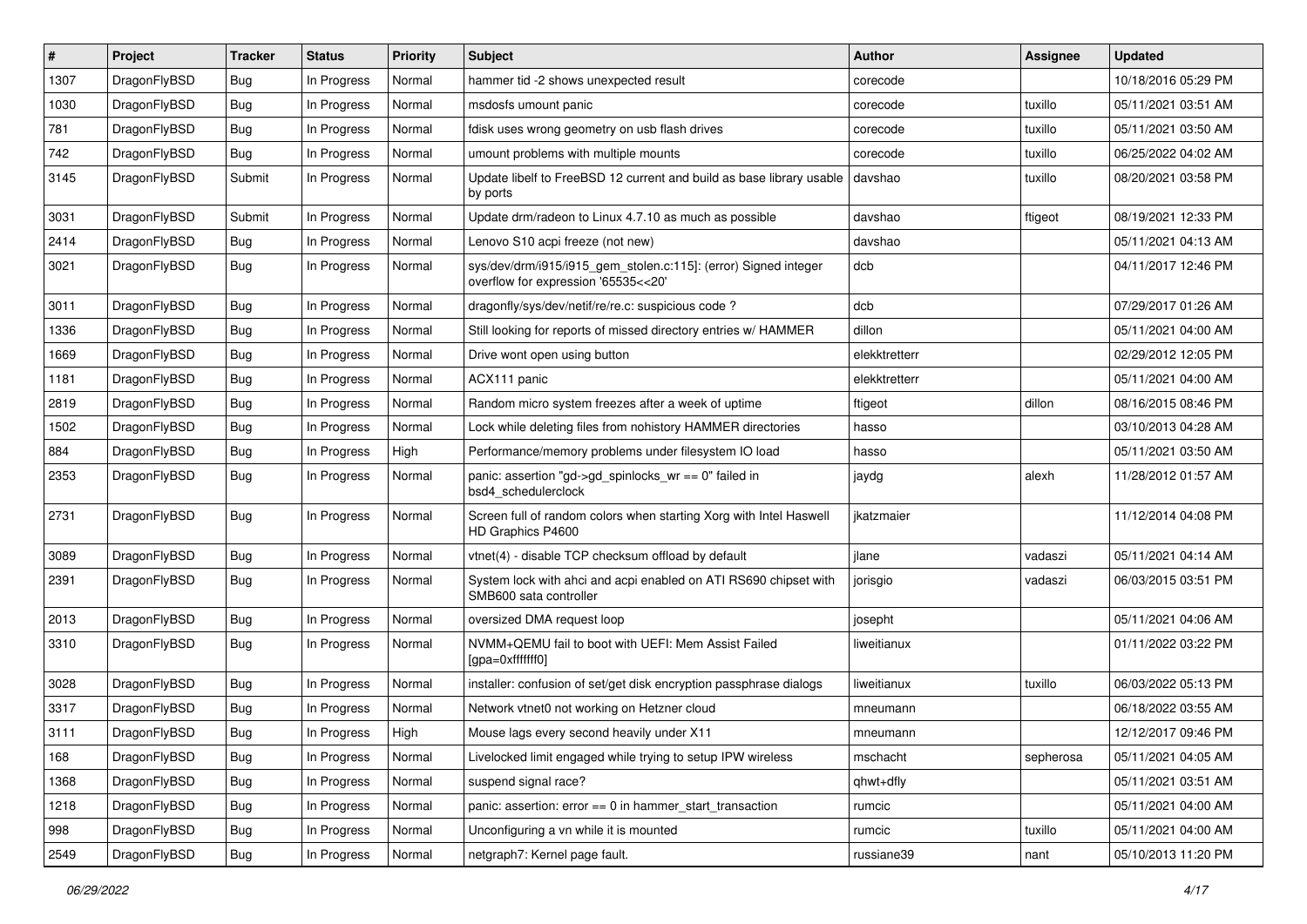| $\vert$ # | Project      | <b>Tracker</b> | <b>Status</b> | <b>Priority</b> | <b>Subject</b>                                                                                                                                              | <b>Author</b>     | <b>Assignee</b> | <b>Updated</b>      |
|-----------|--------------|----------------|---------------|-----------------|-------------------------------------------------------------------------------------------------------------------------------------------------------------|-------------------|-----------------|---------------------|
| 3160      | DragonFlyBSD | Submit         | In Progress   | Normal          | State the implementation difference in pkill/pgrep manual                                                                                                   | sevan             | tuxillo         | 06/03/2022 05:15 PM |
| 1302      | DragonFlyBSD | <b>Bug</b>     | In Progress   | Normal          | Checkpoint regression?                                                                                                                                      | sjg               | sjg             | 07/10/2013 05:22 PM |
| 3113      | DragonFlyBSD | <b>Bug</b>     | In Progress   | Urgent          | Booting vKernel fails due being out of swap space                                                                                                           | tcullen           |                 | 05/11/2021 04:14 AM |
| 2296      | DragonFlyBSD | Bug            | In Progress   | High            | panic: assertion "m->wire count > 0" failed                                                                                                                 | thomas.nikolajsen |                 | 08/30/2012 06:09 AM |
| 3269      | DragonFlyBSD | <b>Bug</b>     | In Progress   | Normal          | Is double-buffer'd buf still required by HAMMER2 ?                                                                                                          | tkusumi           |                 | 05/12/2021 04:09 PM |
| 3295      | DragonFlyBSD | <b>Bug</b>     | In Progress   | Normal          | Adapt devel/libvirt for nvmm                                                                                                                                | tuxillo           | tuxillo         | 11/03/2021 04:56 PM |
| 2631      | DragonFlyBSD | Bug            | In Progress   | Low             | Verify library versioning current with full package build and switch it<br>on (after publishing packages)                                                   | tuxillo           |                 | 05/11/2021 04:06 AM |
| 2358      | DragonFlyBSD | Bug            | In Progress   | Normal          | DFBSD v3.0.2.32.g928ca - panic: hammer: insufficient undo FIFO<br>space!                                                                                    | tuxillo           | tuxillo         | 05/10/2021 02:50 AM |
| 2351      | DragonFlyBSD | <b>Bug</b>     | In Progress   | Normal          | DFBSD v3.1.0.579.g44ccf - Stuck during startup, random freezes                                                                                              | tuxillo           |                 | 04/24/2012 08:21 AM |
| 2345      | DragonFlyBSD | Bug            | In Progress   | Normal          | DFBSD v3.1.0.457.gd679f - NFS panic on diskless station                                                                                                     | tuxillo           |                 | 04/07/2012 05:22 PM |
| 2282      | DragonFlyBSD | <b>Bug</b>     | In Progress   | Normal          | gdb segfaults with certain corefiles                                                                                                                        | tuxillo           |                 | 01/18/2012 04:40 PM |
| 1819      | DragonFlyBSD | Bug            | In Progress   | Low             | truss - Major revamping task list                                                                                                                           | tuxillo           | tuxillo         | 11/27/2021 08:45 AM |
| 2360      | DragonFlyBSD | Bug            | In Progress   | Normal          | Wishlist: virtio driver import                                                                                                                              | vsrinivas         |                 | 06/04/2022 04:16 AM |
| 1749      | DragonFlyBSD | <b>Bug</b>     | In Progress   | Normal          | HAMMER fsstress panic in hammer flush inode core<br>'ip->flush state != HAMMER FST FLUSH'                                                                   | vsrinivas         |                 | 05/11/2021 04:06 AM |
| 1744      | DragonFlyBSD | <b>Bug</b>     | In Progress   | Normal          | HAMMER fsstress panic in hammer_setup_child_callback                                                                                                        | vsrinivas         |                 | 05/11/2021 04:05 AM |
| 1661      | DragonFlyBSD | <b>Bug</b>     | In Progress   | Normal          | panic on password entry mount smb filesystem                                                                                                                | vsrinivas         |                 | 11/27/2021 08:29 AM |
| 2797      | DragonFlyBSD | Bug            | In Progress   | Low             | vkernels with & without machdep.pmap_mmu_optimize                                                                                                           | yellowrabbit2010  |                 | 11/27/2021 08:06 AM |
| 604       | DragonFlyBSD | <b>Bug</b>     | In Progress   | Normal          | 1.8.1-RELEASE - clock runs fast on mainboard ASUS P5A-B                                                                                                     | yeti              |                 | 05/11/2021 03:55 AM |
| 3318      | DragonFlyBSD | <b>Bug</b>     | In Progress   | Normal          | Segmenation fault when a process resumed with checkpt exits                                                                                                 | zabolekar         | tuxillo         | 06/18/2022 08:24 AM |
| 3194      | DragonFlyBSD | Bug            | New           | High            | Hammer kernel crash on mirror-stream of PFS after upgrade<br>(assertion "cursor->flags &<br>HAMMER_CURSOR_ITERATE_CHECK" failed in<br>hammer_btree_iterate) | Anonymous         |                 | 06/29/2019 01:32 PM |
| 3041      | DragonFlyBSD | Submit         | <b>New</b>    | Normal          | firmware: Remove embedding of multiple images in one module.                                                                                                | Anonymous         |                 | 12/25/2020 02:15 AM |
| 2297      | DragonFlyBSD | Bug            | <b>New</b>    | Normal          | strange NFS (client) error messages / problems                                                                                                              | Anonymous         |                 | 02/19/2012 02:59 PM |
| 2292      | DragonFlyBSD | <b>Bug</b>     | <b>New</b>    | Normal          | re interface with jumbo frames (mtu larger than 1500) hangs after<br>some traffic                                                                           | Anonymous         |                 | 01/31/2012 12:11 AM |
| 2052      | DragonFlyBSD | <b>Bug</b>     | New           | Normal          | Kernel panic: CPU APIC ID out of range                                                                                                                      | Anonymous         |                 | 05/02/2011 11:06 AM |
| 1695      | DragonFlyBSD | <b>Bug</b>     | New           | Normal          | NFS-related system breakdown                                                                                                                                | Anonymous         |                 | 04/10/2014 12:35 AM |
| 2870      | DragonFlyBSD | <b>Bug</b>     | New           | High            | Broken text and icons when glamor acceleration is used                                                                                                      | 375gnu            | ftigeot         | 01/31/2016 12:13 AM |
| 2806      | DragonFlyBSD | <b>Bug</b>     | New           | Normal          | failed to configure a link-local address on ath0 (errno $= 22$ )                                                                                            | Chingyuan         |                 | 05/25/2021 01:00 AM |
| 989       | DragonFlyBSD | <b>Bug</b>     | New           | Normal          | installer/fdisk trouble with wrapped values                                                                                                                 | Discodestroyer    |                 | 02/18/2014 06:27 AM |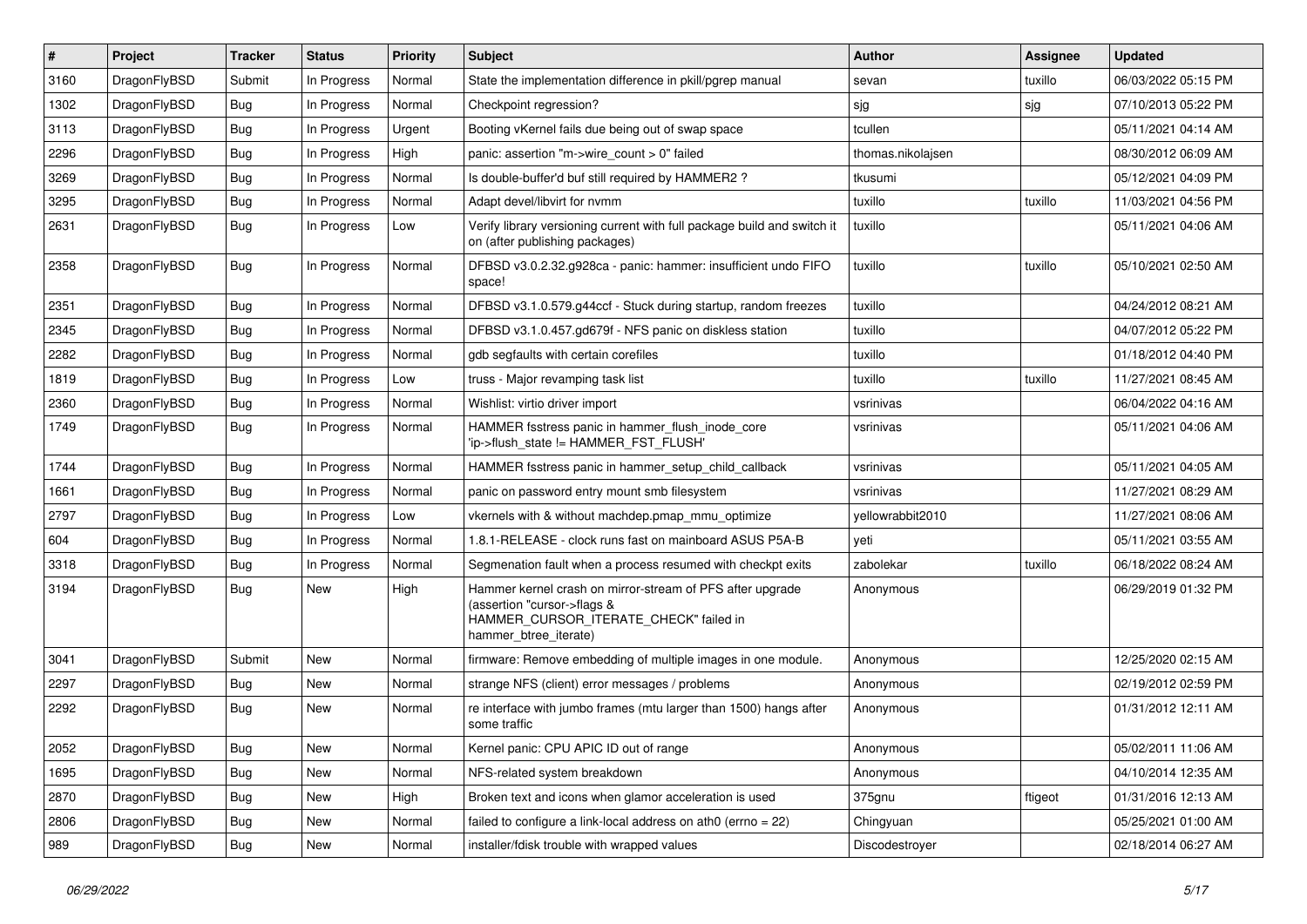| #    | Project      | <b>Tracker</b> | <b>Status</b> | <b>Priority</b> | Subject                                                                                                                      | Author             | Assignee | <b>Updated</b>      |
|------|--------------|----------------|---------------|-----------------|------------------------------------------------------------------------------------------------------------------------------|--------------------|----------|---------------------|
| 2620 | DragonFlyBSD | <b>Bug</b>     | New           | Normal          | moused problem                                                                                                               | FilippoMo          |          | 12/20/2013 10:32 AM |
| 2618 | DragonFlyBSD | <b>Bug</b>     | New           | Normal          | mouse problem on RELEASE-3_6_0                                                                                               | FilippoMo          |          | 12/20/2013 03:26 AM |
| 2453 | DragonFlyBSD | <b>Bug</b>     | New           | Normal          | panic: assertion "gd->gd_spinlocks == 0" failed                                                                              | Johannes.Hofmann   |          | 11/12/2012 12:54 PM |
| 1850 | DragonFlyBSD | <b>Bug</b>     | New           | Normal          | volume-add on hammer root fs panic                                                                                           | Johannes.Hofmann   |          | 04/18/2019 04:27 AM |
| 3006 | DragonFlyBSD | <b>Bug</b>     | New           | Normal          | boot0cfg: panic in kern_udev.c in function _udev_dict_set_cstr when<br>installing in VirtualBox                              | MichiGreat         |          | 04/01/2017 02:22 PM |
| 1246 | DragonFlyBSD | <b>Bug</b>     | <b>New</b>    | Normal          | bad resolution (monitor desync) with livedvd                                                                                 | Przem0l            |          | 02/18/2014 06:29 AM |
| 2493 | DragonFlyBSD | <b>Bug</b>     | <b>New</b>    | Normal          | vidcontrol: invalid video mode name                                                                                          | Svarov             |          | 01/24/2013 09:55 AM |
| 2595 | DragonFlyBSD | <b>Bug</b>     | New           | Normal          | DragonFly 3.4.3 crashes on SUN Blade X6250 with Qlogic ISP 2432<br>FC card                                                   | Turvamies          |          | 10/07/2013 11:53 AM |
| 3240 | DragonFlyBSD | <b>Bug</b>     | New           | High            | compile error because of openssl with /usr/dports/security/rhash for<br>mysql 8 install                                      | <b>UlasSAYGIN</b>  |          | 06/04/2020 08:05 AM |
| 3219 | DragonFlyBSD | <b>Bug</b>     | New           | Normal          | x11/xorg port can not be build                                                                                               | <b>UlasSAYGIN</b>  |          | 03/31/2020 08:57 AM |
| 3120 | DragonFlyBSD | <b>Bug</b>     | New           | Normal          | Intel AC 8260 firmware does not load                                                                                         | Vintodrimmer       |          | 08/28/2018 03:30 AM |
| 2852 | DragonFlyBSD | Bug            | New           | Normal          | Hammer File System - hangs on undo during system boot / mount -<br>will not recover on DragonFlyBSD newer than 3.6.0         | abale              |          | 05/11/2021 04:07 AM |
| 1941 | DragonFlyBSD | <b>Bug</b>     | New           | Normal          | wlan config crash                                                                                                            | abandon.every.hope |          | 12/24/2010 07:54 PM |
| 2250 | DragonFlyBSD | <b>Bug</b>     | New           | Normal          | Kernel panic                                                                                                                 | adamk              |          | 11/23/2018 01:10 AM |
| 3301 | DragonFlyBSD | <b>Bug</b>     | <b>New</b>    | Normal          | Gkrellm from the packages is not showing logged in users in main<br>window, logged in users always $== 0$                    | adrian             |          | 01/08/2022 04:24 AM |
| 3300 | DragonFlyBSD | <b>Bug</b>     | New           | Normal          | Running Xvnc from TigerVNC package through the INETD daemon<br>in TCP WAIT mode fails hard                                   | adrian             |          | 01/08/2022 04:25 AM |
| 2210 | DragonFlyBSD | <b>Bug</b>     | <b>New</b>    | Normal          | Bugtracker cannot assign default project for new users                                                                       | ahuete.devel       |          | 11/17/2011 11:30 AM |
| 1714 | DragonFlyBSD | <b>Bug</b>     | New           | Low             | hwpmc                                                                                                                        | alexh              | swildner | 08/18/2012 02:03 PM |
| 2520 | DragonFlyBSD | <b>Bug</b>     | <b>New</b>    | Normal          | panic: assertion "IS_SERIALIZED((ifp->if_serializer))" failed in<br>if_default_serialize_assert at /usr/src/sys/net/if.c:437 | ano                |          | 03/09/2013 12:14 AM |
| 2329 | DragonFlyBSD | <b>Bug</b>     | <b>New</b>    | Normal          | ibm x3550 & acpi                                                                                                             | ano                |          | 06/03/2014 11:37 AM |
| 3311 | DragonFlyBSD | <b>Bug</b>     | <b>New</b>    | Low             | TrueCrypt support may cause kernel crash                                                                                     | arcade@b1t.name    |          | 04/29/2022 06:19 AM |
| 3278 | DragonFlyBSD | <b>Bug</b>     | New           | Normal          | Second screen image is distorted                                                                                             | arcade@b1t.name    |          | 07/10/2021 03:36 AM |
| 3209 | DragonFlyBSD | <b>Bug</b>     | New           | Normal          | svc has some minor bugs                                                                                                      | arcade@b1t.name    |          | 10/24/2019 09:08 AM |
| 2882 | DragonFlyBSD | <b>Bug</b>     | New           | Low             | bridge sends packets from individual interfaces                                                                              | arcade@b1t.name    |          | 01/09/2016 12:43 PM |
| 2878 | DragonFlyBSD | <b>Bug</b>     | New           | Low             | [fix] CCVER problem when using clang and cpu extensions<br>(intrinsics)                                                      | arcade@b1t.name    |          | 06/24/2016 04:25 AM |
| 2877 | DragonFlyBSD | <b>Bug</b>     | New           | Low             | sed fails when working with UTF-8 locale and non-UTF symbols                                                                 | arcade@b1t.name    |          | 12/30/2015 11:20 AM |
| 2107 | DragonFlyBSD | <b>Bug</b>     | New           | Normal          | 2.10.1 sata dvd drive issue                                                                                                  | ausppc             |          | 07/31/2011 08:41 PM |
| 3132 | DragonFlyBSD | Bug            | New           | Low             | unifdef mined                                                                                                                | bcallah            |          | 04/26/2018 08:34 PM |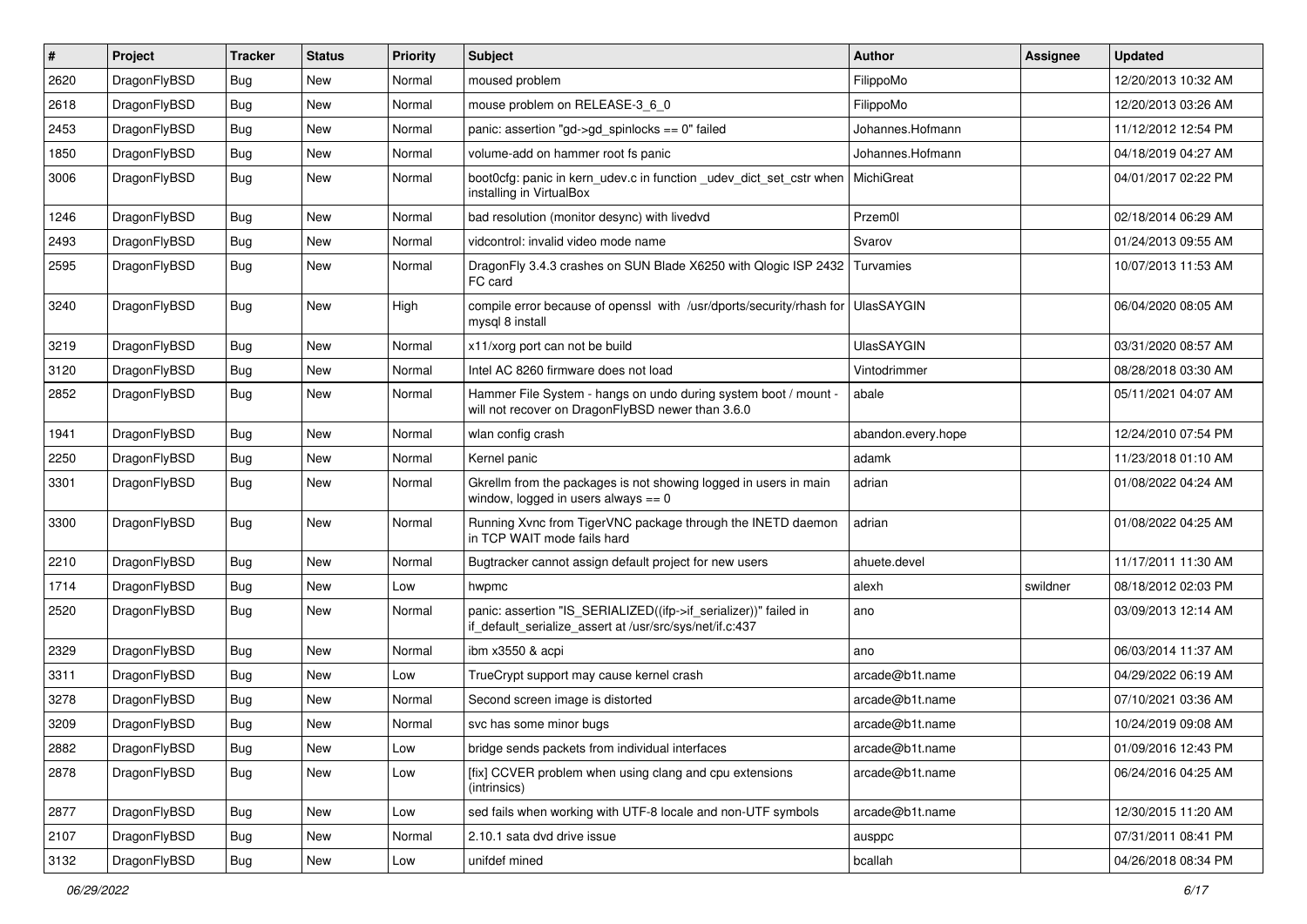| $\vert$ # | Project      | <b>Tracker</b> | <b>Status</b> | Priority | <b>Subject</b>                                                                                                | Author     | Assignee | <b>Updated</b>      |
|-----------|--------------|----------------|---------------|----------|---------------------------------------------------------------------------------------------------------------|------------|----------|---------------------|
| 3284      | DragonFlyBSD | <b>Bug</b>     | New           | Normal   | Wrong towlower() result for U+038A                                                                            | bhaible    |          | 07/10/2021 03:34 AM |
| 3283      | DragonFlyBSD | <b>Bug</b>     | <b>New</b>    | Normal   | mknodat() cannot create FIFOs                                                                                 | bhaible    |          | 07/10/2021 03:34 AM |
| 3282      | DragonFlyBSD | <b>Bug</b>     | <b>New</b>    | Normal   | unexpected errno value from fopen()                                                                           | bhaible    |          | 07/10/2021 03:34 AM |
| 3281      | DragonFlyBSD | Bug            | New           | Normal   | Crash after leaving unattended for a while                                                                    | bhaible    |          | 07/10/2021 03:32 AM |
| 1882      | DragonFlyBSD | <b>Bug</b>     | <b>New</b>    | Low      | Idea for handling new USB vendor/device codes                                                                 | bmk        |          | 10/20/2010 12:15 PM |
| 3110      | DragonFlyBSD | Bug            | <b>New</b>    | Normal   | crash with ipfw3 under load                                                                                   | bnegre82   |          | 12/09/2017 06:22 AM |
| 3101      | DragonFlyBSD | Bug            | <b>New</b>    | Low      | PFI CGI install not working in dragonflybsd 5.0.1 USB install                                                 | bnegre82   |          | 05/11/2021 04:14 AM |
| 1594      | DragonFlyBSD | Bug            | New           | Normal   | Kernel panic during boot from Live CD on Dell E6400                                                           | bodie      |          | 05/11/2021 03:54 AM |
| 2115      | DragonFlyBSD | Bug            | New           | Normal   | [msk] system freeze after receive some paquet                                                                 | bsdsx      |          | 08/22/2011 10:22 AM |
| 2319      | DragonFlyBSD | <b>Bug</b>     | <b>New</b>    | Normal   | crypt/passwd forward compat                                                                                   | c.turner1  |          | 02/28/2012 12:39 PM |
| 2265      | DragonFlyBSD | <b>Bug</b>     | <b>New</b>    | Normal   | mbsrtowcs does not properly handle invalid mbstate t in ps.                                                   | c.turner1  | swildner | 01/10/2012 07:56 PM |
| 3143      | DragonFlyBSD | <b>Bug</b>     | New           | Normal   | assertion "0" failed in hammer2_inode_xop_chain_sync                                                          | cbin       |          | 07/18/2018 12:50 PM |
| 2859      | DragonFlyBSD | Bug            | New           | Low      | Installer configuration menu always highlights "Select timezone", no<br>matter which step was last completed. | cgag       |          | 12/02/2015 01:54 PM |
| 2858      | DragonFlyBSD | <b>Bug</b>     | New           | Low      | Installer "Local or UTC" question should have "No" selected by<br>default.                                    | cgag       |          | 12/02/2015 01:18 PM |
| 3139      | DragonFlyBSD | Bug            | <b>New</b>    | Normal   | USB Mouse Does Not Work in DragonflyBSD guest on VirtualBox                                                   | chiguy1256 |          | 06/24/2018 10:14 PM |
| 3280      | DragonFlyBSD | <b>Bug</b>     | <b>New</b>    | Normal   | KMS console and i915(4) not working in 6.0                                                                    | cmusser    |          | 07/10/2021 03:35 AM |
| 2736      | DragonFlyBSD | Bug            | <b>New</b>    | High     | kernel panics on acpi timer probe function                                                                    | cnb        |          | 05/11/2021 03:55 AM |
| 2735      | DragonFlyBSD | <b>Bug</b>     | New           | Urgent   | iwn panics SYSSASSERT                                                                                         | cnb        |          | 05/11/2021 03:55 AM |
| 1556      | DragonFlyBSD | Bug            | New           | Normal   | many processes stuck in "hmrrcm", system unusable                                                             | corecode   | tuxillo  | 05/11/2021 03:52 AM |
| 1538      | DragonFlyBSD | <b>Bug</b>     | New           | Low      | mountroot should probe file systems                                                                           | corecode   | alexh    | 11/24/2010 06:35 PM |
| 1474      | DragonFlyBSD | Bug            | New           | Normal   | ithread 1 unexpectedly rescheduled                                                                            | corecode   | tuxillo  | 05/11/2021 03:52 AM |
| 1442      | DragonFlyBSD | <b>Bug</b>     | New           | Normal   | blocking SIGSEGV and triggering a segment violation produces an<br>all CPU consuming process                  | corecode   | tuxillo  | 05/11/2021 03:52 AM |
| 1440      | DragonFlyBSD | Bug            | New           | Normal   | ptrace/gdb doesn't work after process blocks SIGTRAP                                                          | corecode   | tuxillo  | 05/11/2021 03:52 AM |
| 1198      | DragonFlyBSD | <b>Bug</b>     | New           | High     | DDB loops panic in db_read_bytes                                                                              | corecode   | tuxillo  | 05/11/2021 03:51 AM |
| 731       | DragonFlyBSD | Bug            | New           | Normal   | system freeze on "slice too large"                                                                            | corecode   | tuxillo  | 06/25/2022 04:01 AM |
| 341       | DragonFlyBSD | <b>Bug</b>     | <b>New</b>    | Normal   | Vinum erroneously repors devices as busy                                                                      | corecode   | swildner | 01/21/2012 04:50 AM |
| 2687      | DragonFlyBSD | Bug            | <b>New</b>    | Normal   | natacontrol software RAID in installer                                                                        | csmelosky  |          | 06/22/2014 12:03 PM |
| 3243      | DragonFlyBSD | Bug            | New           | Normal   | SMART status not reported properly for SSD disks                                                              | daftaupe   |          | 09/09/2020 11:03 PM |
| 3227      | DragonFlyBSD | Submit         | <b>New</b>    | Normal   | Add HAMMER2 instructions in the installation medium README                                                    | daftaupe   |          | 03/26/2020 03:34 PM |
| 2994      | DragonFlyBSD | <b>Bug</b>     | <b>New</b>    | Normal   | Intermittent boot hangs after git: hammer - HAMMER Version 7                                                  | davshao    |          | 03/30/2017 02:06 PM |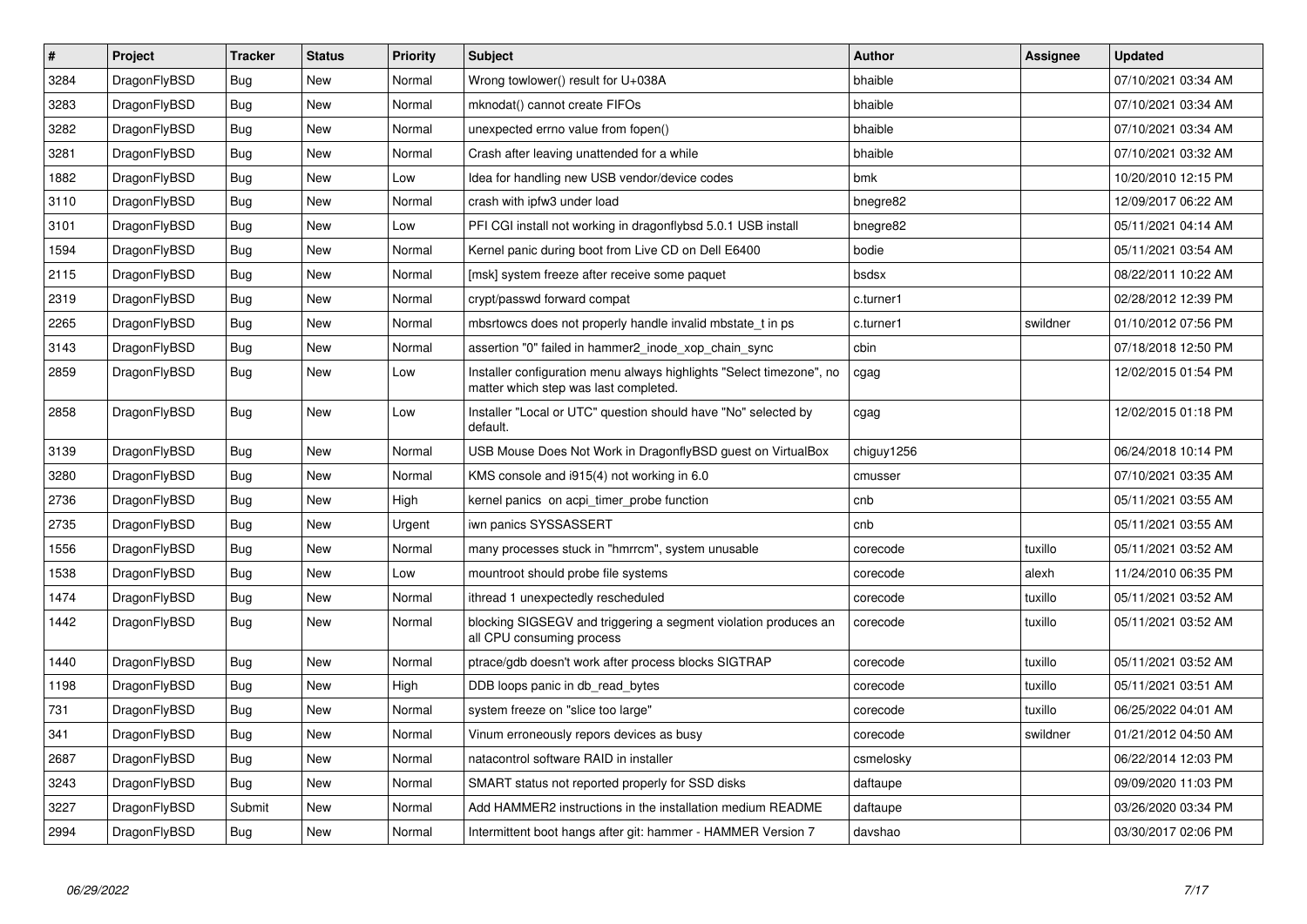| $\vert$ # | Project      | <b>Tracker</b> | <b>Status</b> | <b>Priority</b> | <b>Subject</b>                                                                                             | Author        | <b>Assignee</b> | <b>Updated</b>      |
|-----------|--------------|----------------|---------------|-----------------|------------------------------------------------------------------------------------------------------------|---------------|-----------------|---------------------|
| 2835      | DragonFlyBSD | Bug            | New           | Normal          | /usr/include/c++/5.0/bits/c++locale.h likes<br>POSIX C_SOURCE>=200809                                      | davshao       |                 | 11/18/2015 03:40 AM |
| 2688      | DragonFlyBSD | Bug            | New           | Normal          | 67613368bdda7 Fix wrong checks for U4B presence Asrock Z77M<br>difficulty detecting USB keyboard           | davshao       |                 | 06/28/2014 07:08 PM |
| 2652      | DragonFlyBSD | Bug            | New           | Normal          | 189a0ff3761b47  ix: Implement MSI-X support locks up Lenovo<br>S10 Intel Atom n270                         | davshao       |                 | 05/14/2014 01:55 AM |
| 3076      | DragonFlyBSD | Bug            | <b>New</b>    | Normal          | sys/dev/netif/ig_hal/e1000_ich8lan.c:1594: sanity checking mixup?                                          | dcb           |                 | 10/11/2017 01:58 AM |
| 3025      | DragonFlyBSD | <b>Bug</b>     | New           | Normal          | sys/dev/powermng/powernow/powernow.c:284: bad comparison?                                                  | dcb           |                 | 09/23/2017 07:45 AM |
| 3024      | DragonFlyBSD | <b>Bug</b>     | <b>New</b>    | Low             | sys/dev/netif/wi/if_wi.c:1090]: (style) Redundant condition                                                | dcb           |                 | 04/11/2017 11:56 AM |
| 3022      | DragonFlyBSD | <b>Bug</b>     | <b>New</b>    | Normal          | sys/dev/netif/ath/ath/if_ath.c:2142: strange bitmask?                                                      | dcb           |                 | 04/11/2017 11:49 AM |
| 3018      | DragonFlyBSD | <b>Bug</b>     | New           | Normal          | sys/bus/u4b/wlan/if run.c:5464]: (style) Redundant condition                                               | dcb           |                 | 04/11/2017 11:26 AM |
| 2790      | DragonFlyBSD | Submit         | New           | Low             | filedesc softrefs increment code factoring                                                                 | dclink        |                 | 02/21/2015 04:00 AM |
| 3154      | DragonFlyBSD | Submit         | New           | Normal          | Update serial handling in bootloader                                                                       | ddegroot      | dillon          | 11/06/2018 11:21 PM |
| 3147      | DragonFlyBSD | Submit         | New           | Normal          | Enable headless installation                                                                               | ddegroot      |                 | 10/09/2018 01:25 PM |
| 2708      | DragonFlyBSD | Bug            | <b>New</b>    | Normal          | unable to send TCP nor UDP on age(4) interface                                                             | dermiste      |                 | 05/11/2021 03:54 AM |
| 1774      | DragonFlyBSD | Bug            | New           | Normal          | New IP header cleanup branch available for testing                                                         | dillon        |                 | 05/15/2022 10:59 AM |
| 3117      | DragonFlyBSD | Bug            | New           | Normal          | Problem with colours if "intel" video-driver used                                                          | dpostolov     |                 | 01/07/2018 11:35 PM |
| 3116      | DragonFlyBSD | Bug            | New           | Normal          | da0 detects on very big volume if to _remove_ usb install stick and<br>reboot on Intel NUC5PPYH            | dpostolov     |                 | 01/07/2018 09:40 PM |
| 1877      | DragonFlyBSD | Bug            | <b>New</b>    | Normal          | Freeze during 1st hammer cleanup after new install                                                         | elekktretterr |                 | 05/15/2022 11:43 AM |
| 1634      | DragonFlyBSD | <b>Bug</b>     | New           | Normal          | panic: spin lock: 0xe4ad1320, indefinitive wait!                                                           | elekktretterr |                 | 01/19/2015 03:21 AM |
| 1463      | DragonFlyBSD | Bug            | New           | Normal          | Mountroot before drives are initialized                                                                    | elekktretterr |                 | 12/07/2010 01:30 PM |
| 1194      | DragonFlyBSD | <b>Bug</b>     | New           | Normal          | SCSI errors while trying to copy photos from my camera                                                     | elekktretterr |                 | 01/14/2015 04:39 PM |
| 2254      | DragonFlyBSD | Bug            | New           | Normal          | panic: assertion "ref < &td->td_toks_end" failed in lwkt_gettoken at<br>/usr/src/sys/kern/lwkt_token.c:588 | eocallaghan   |                 | 12/05/2011 10:21 PM |
| 2164      | DragonFlyBSD | <b>Bug</b>     | <b>New</b>    | Normal          | panic on reboot from usb.                                                                                  | eocallaghan   |                 | 10/27/2011 09:29 AM |
| 2161      | DragonFlyBSD | <b>Bug</b>     | New           | Normal          | Outdated xorg.conf file gets installed into etc and screws up mouse                                        | eocallaghan   |                 | 10/27/2011 01:51 PM |
| 2158      | DragonFlyBSD | Bug            | New           | Normal          | iwn panics with assertion on boot.                                                                         | eocallaghan   |                 | 10/24/2011 04:13 PM |
| 1947      | DragonFlyBSD | Bug            | New           | Low             | GA-880GM-UD2H (rev. 1.3) AHCI fails to detect disks at the end of<br>the RAID controller                   | eocallaghan   |                 | 11/27/2021 08:46 AM |
| 2544      | DragonFlyBSD | Bug            | New           | Normal          | live DVD system boot (menu option 1) caused db> prompt on<br>PE1950                                        | estrabd       |                 | 05/11/2021 03:54 AM |
| 3276      | DragonFlyBSD | Submit         | New           | Normal          | Add option controlling whether gpt expand expands the last partition<br>(needs testing)                    | falsifian     |                 | 07/10/2021 03:35 AM |
| 2075      | DragonFlyBSD | Bug            | New           | Normal          | pflogd on x86_64                                                                                           | fanch         |                 | 05/16/2011 04:04 PM |
| 2657      | DragonFlyBSD | <b>Bug</b>     | New           | High            | Needs acl to migrate our servers                                                                           | ferney        |                 | 03/31/2014 11:37 AM |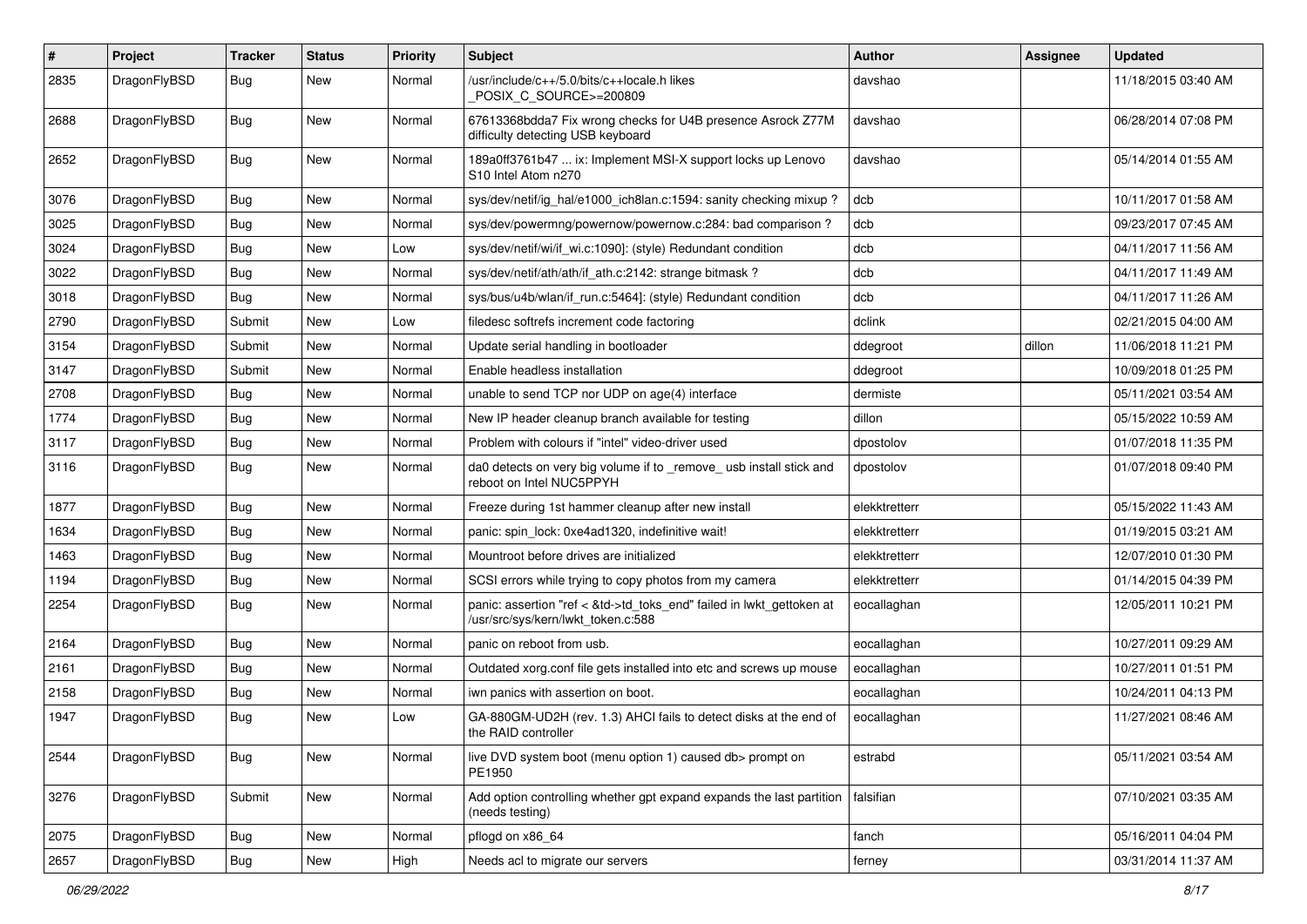| $\sharp$ | Project      | <b>Tracker</b> | <b>Status</b> | <b>Priority</b> | Subject                                                                                   | <b>Author</b> | <b>Assignee</b> | <b>Updated</b>      |
|----------|--------------|----------------|---------------|-----------------|-------------------------------------------------------------------------------------------|---------------|-----------------|---------------------|
| 2569     | DragonFlyBSD | Bug            | New           | Normal          | ctime NFS                                                                                 | ferney        |                 | 08/11/2013 04:35 AM |
| 1899     | DragonFlyBSD | Bug            | <b>New</b>    | Normal          | Keyboard doesn't work                                                                     | fransm        |                 | 05/15/2022 03:32 PM |
| 2803     | DragonFlyBSD | <b>Bug</b>     | <b>New</b>    | Normal          | HAMMER: Warning: UNDO area too small!                                                     | ftigeot       |                 | 03/11/2015 03:42 PM |
| 2674     | DragonFlyBSD | <b>Bug</b>     | New           | Normal          | <b>GPT Support</b>                                                                        | ftigeot       |                 | 12/28/2015 02:54 PM |
| 2619     | DragonFlyBSD | Bug            | <b>New</b>    | Normal          | DragonFly 3.6 can't be installed on a 6TB volume                                          | ftigeot       |                 | 02/23/2014 11:55 PM |
| 2535     | DragonFlyBSD | <b>Bug</b>     | <b>New</b>    | Normal          | Imap processes apparentlt blocked on disk I/O                                             | ftigeot       |                 | 04/02/2013 09:31 AM |
| 2416     | DragonFlyBSD | <b>Bug</b>     | New           | Normal          | ".' entry can be removed on mounted nfs filesystem                                        | ftigeot       | tuxillo         | 06/03/2014 04:40 AM |
| 2403     | DragonFlyBSD | <b>Bug</b>     | <b>New</b>    | Low             | newfs - E doesn't handle /dev/serno device names properly                                 | ftigeot       |                 | 08/17/2012 05:07 AM |
| 2122     | DragonFlyBSD | Submit         | <b>New</b>    | Normal          | [Review] Fixes to the VFS layer                                                           | ftigeot       |                 | 05/31/2022 03:25 PM |
| 2051     | DragonFlyBSD | Bug            | <b>New</b>    | Normal          | No ipv6 lan route entry created on 2.10                                                   | ftigeot       |                 | 04/21/2011 10:37 AM |
| 1923     | DragonFlyBSD | Bug            | New           | Normal          | Abysmal NFS performance with IPv6                                                         | ftigeot       |                 | 12/05/2010 09:34 PM |
| 1826     | DragonFlyBSD | <b>Bug</b>     | New           | Normal          | panic during boot: assertion so->so_port  in tcp_input                                    | ftigeot       |                 | 05/15/2022 11:05 AM |
| 1818     | DragonFlyBSD | <b>Bug</b>     | New           | Normal          | panic: Bad tailq NEXT (kqueue issue ?)                                                    | ftigeot       |                 | 05/15/2022 11:40 AM |
| 2577     | DragonFlyBSD | Bug            | <b>New</b>    | Normal          | virtio-blk iops performance is cpu limited on high end devices                            | gjs278        | vsrinivas       | 08/01/2013 02:28 PM |
| 3165     | DragonFlyBSD | <b>Bug</b>     | <b>New</b>    | Normal          | Looping at boot time                                                                      | gop           |                 | 12/28/2018 01:04 PM |
| 2095     | DragonFlyBSD | <b>Bug</b>     | <b>New</b>    | Low             | Running installer post-install: Unsupported DFUI transport "                              | greenrd       |                 | 06/26/2011 09:20 AM |
| 2094     | DragonFlyBSD | <b>Bug</b>     | New           | Normal          | Segfault when gdb printing backtrace from core dump                                       | greenrd       |                 | 06/25/2011 04:14 PM |
| 1532     | DragonFlyBSD | Bug            | <b>New</b>    | Low             | jemalloc doesn't work on DragonFly                                                        | hasso         | sjg             | 08/02/2011 01:14 AM |
| 1525     | DragonFlyBSD | Bug            | <b>New</b>    | Normal          | boehm-gc problems                                                                         | hasso         |                 | 10/13/2012 07:13 PM |
| 1430     | DragonFlyBSD | Bug            | New           | Normal          | Buggy w(1)?                                                                               | hasso         | alexh           | 11/24/2010 08:09 AM |
| 1313     | DragonFlyBSD | <b>Bug</b>     | <b>New</b>    | Low             | Signal code in kernel needs major overhaul (signal queues,<br>si_code, si_addr)           | hasso         |                 | 05/11/2021 04:00 AM |
| 2680     | DragonFlyBSD | <b>Bug</b>     | <b>New</b>    | Low             | boot0cfg update makes box unbootable                                                      | herrgard      |                 | 06/10/2014 06:02 AM |
| 2125     | DragonFlyBSD | Bug            | New           | Normal          | Weird garbage in dmesg                                                                    | herrgard      |                 | 08/30/2011 08:04 PM |
| 2045     | DragonFlyBSD | <b>Bug</b>     | <b>New</b>    | Normal          | ral(4): Fatal trap 12: page fault while in kernel mode (two panics)                       | herrgard      |                 | 11/03/2011 05:34 PM |
| 1982     | DragonFlyBSD | <b>Bug</b>     | <b>New</b>    | Low             | There is no linuxulator on x86-64                                                         | herrgard      |                 | 05/31/2022 02:25 PM |
| 3206     | DragonFlyBSD | Submit         | <b>New</b>    | Normal          | update psm/kbd to FreeBSD 12.0 code                                                       | htse          |                 | 10/05/2019 03:49 PM |
| 3201     | DragonFlyBSD | Submit         | New           | Normal          | Fixes make search display                                                                 | htse          |                 | 08/20/2021 04:02 PM |
| 3189     | DragonFlyBSD | <b>Bug</b>     | New           | Normal          | Allow DragonFly Mail Agent to accept an alternate config via<br>command line switch       | iang          |                 | 08/16/2021 12:42 AM |
| 3029     | DragonFlyBSD | <b>Bug</b>     | <b>New</b>    | Normal          | Running DflyBSD 4.8 on FreeBSD bhyve as a guest                                           | iron          |                 | 05/13/2022 04:33 AM |
| 2746     | DragonFlyBSD | <b>Bug</b>     | New           | Normal          | some fraction of xterms started from the xmonad window manager<br>get killed with SIGALRM | isenmann      | profmakx        | 12/28/2014 02:51 AM |
| 2604     | DragonFlyBSD | <b>Bug</b>     | New           | Normal          | dell laptop does not boot with LATEST                                                     | isenmann      |                 | 11/20/2013 02:07 AM |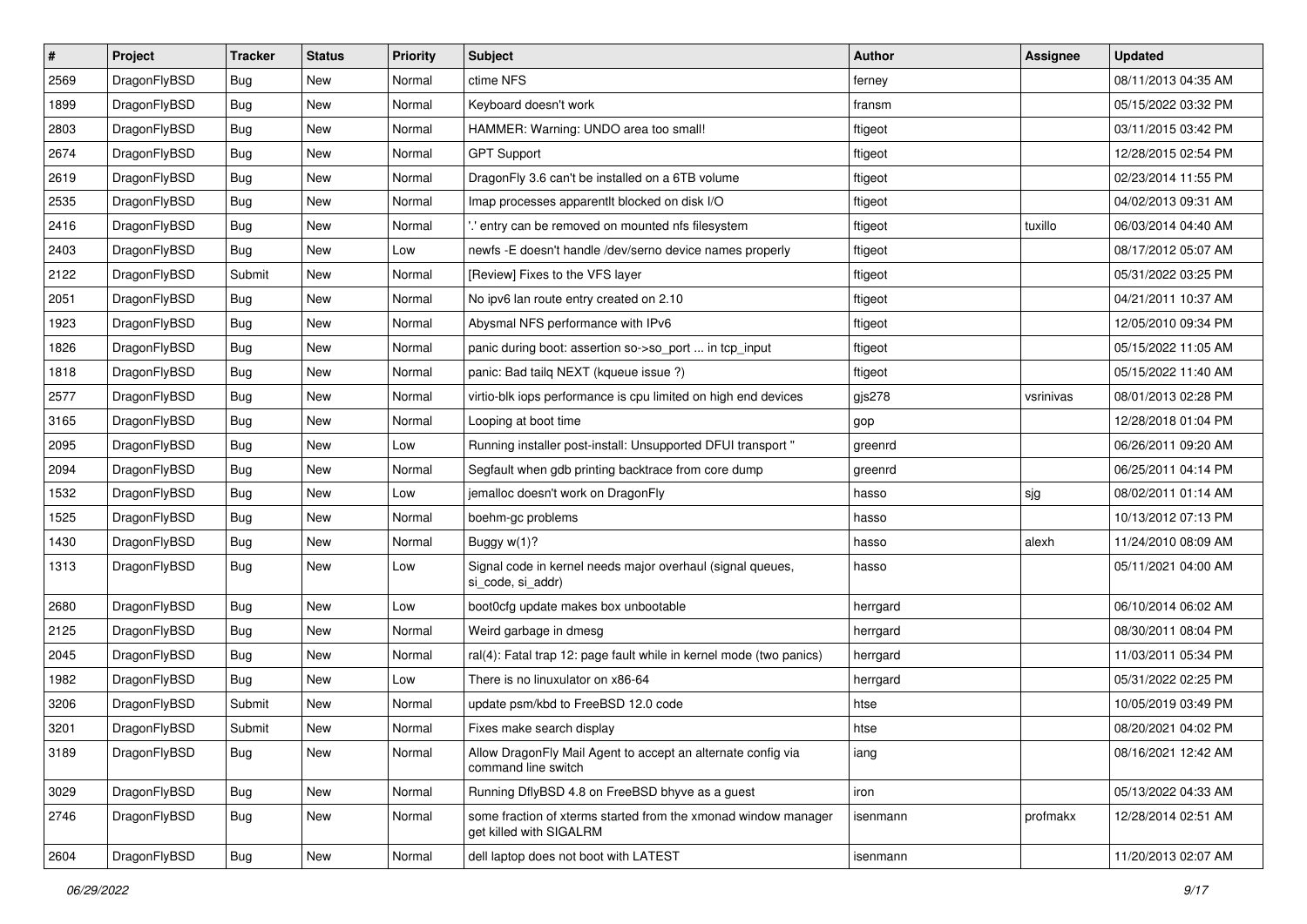| #    | Project      | <b>Tracker</b> | <b>Status</b> | <b>Priority</b> | Subject                                                                                                    | <b>Author</b>   | <b>Assignee</b> | <b>Updated</b>      |
|------|--------------|----------------|---------------|-----------------|------------------------------------------------------------------------------------------------------------|-----------------|-----------------|---------------------|
| 2825 | DragonFlyBSD | <b>Bug</b>     | New           | High            | 3x dhclient = hanging system (objcache exhausted)                                                          | jaccovonb       | sepherosa       | 05/11/2021 03:55 AM |
| 3134 | DragonFlyBSD | <b>Bug</b>     | <b>New</b>    | Normal          | RFC 3021 (/31 networks) appear to be unsupported                                                           | jailbird        |                 | 05/16/2018 11:03 PM |
| 2369 | DragonFlyBSD | <b>Bug</b>     | <b>New</b>    | Normal          | panic: Bad link elm 0xffffffe07edf6068 next->prev != elm                                                   | jaydg           |                 | 08/15/2012 03:04 AM |
| 2308 | DragonFlyBSD | <b>Bug</b>     | New           | Normal          | System freeze when unloading snd_hda                                                                       | jaydg           |                 | 02/19/2012 07:15 AM |
| 2890 | DragonFlyBSD | <b>Bug</b>     | <b>New</b>    | Normal          | not able to boot usb installer on Toshiba Chromebook 2                                                     | johnnywhishbone |                 | 02/22/2016 03:42 AM |
| 2712 | DragonFlyBSD | Bug            | New           | Normal          | connect(2) returns EINVAL when retrying after ECONNREFUSED                                                 | jorisgio        |                 | 08/14/2014 05:31 PM |
| 2568 | DragonFlyBSD | <b>Bug</b>     | New           | Normal          | AHCI panic                                                                                                 | josepht         |                 | 06/07/2013 05:52 PM |
| 2245 | DragonFlyBSD | <b>Bug</b>     | New           | Normal          | panic: assertion "ref < &td->td_toks_end" failed in lwkt_gettoken at<br>/usr/src/sys/kern/lwkt_token.c:588 | juanfra684      |                 | 11/22/2011 07:41 PM |
| 2153 | DragonFlyBSD | <b>Bug</b>     | <b>New</b>    | Normal          | Too many unuseful warnings at boot                                                                         | juanfra684      |                 | 10/18/2011 10:16 PM |
| 3228 | DragonFlyBSD | <b>Bug</b>     | <b>New</b>    | Low             | pfi kif unref: state refcount $\leq$ 0 in dmesg                                                            | justin          |                 | 03/05/2021 06:39 AM |
| 2444 | DragonFlyBSD | <b>Bug</b>     | New           | Normal          | Crash during Hammer overnight cleanup                                                                      | justin          |                 | 11/04/2012 07:58 AM |
| 2645 | DragonFlyBSD | <b>Bug</b>     | <b>New</b>    | Normal          | panic with dsched fq and ioprio                                                                            | jyoung15        |                 | 02/20/2014 07:29 AM |
| 2529 | DragonFlyBSD | <b>Bug</b>     | <b>New</b>    | Low             | Sundance network adapter is not detected and attached                                                      | kworr           |                 | 03/25/2013 02:29 AM |
| 2421 | DragonFlyBSD | <b>Bug</b>     | New           | High            | Kernel panic: vm_fault: page 0xc0f70000 not busy!                                                          | lentferj        |                 | 10/03/2012 08:16 AM |
| 1939 | DragonFlyBSD | <b>Bug</b>     | <b>New</b>    | Normal          | Panic on nightly build and stress test box                                                                 | lentferj        |                 | 12/18/2010 08:41 AM |
| 1916 | DragonFlyBSD | <b>Bug</b>     | New           | Normal          | Constant crashes on x86 64 with UFS                                                                        | lentferj        |                 | 11/21/2010 07:40 PM |
| 2892 | DragonFlyBSD | <b>Bug</b>     | New           | Normal          | swap_pager:indefinite wait bufferf error                                                                   | <b>Ihmwzy</b>   |                 | 02/21/2016 10:32 PM |
| 2917 | DragonFlyBSD | <b>Bug</b>     | New           | Normal          | da8: reading primary partition table: error accessing offset<br>000000000000 for 512                       | liweitianux     |                 | 05/11/2021 08:43 PM |
| 2565 | DragonFlyBSD | <b>Bug</b>     | <b>New</b>    | Normal          | "ifconfig ix0 up" panic                                                                                    | Itpig402a       |                 | 06/03/2013 05:46 AM |
| 2434 | DragonFlyBSD | <b>Bug</b>     | <b>New</b>    | Normal          | BTX Halted - Boot fails on USB/GUI                                                                         | lucmv           |                 | 10/17/2012 08:12 PM |
| 2808 | DragonFlyBSD | <b>Bug</b>     | New           | Normal          | X freeze by switching between X and VT - results in black screen                                           | lukesky333      |                 | 05/11/2021 03:55 AM |
| 2531 | DragonFlyBSD | <b>Bug</b>     | <b>New</b>    | Normal          | camcontrol fails to disable APM                                                                            | m.lombardi85    |                 | 03/23/2013 12:28 PM |
| 2370 | DragonFlyBSD | <b>Bug</b>     | New           | Normal          | panic: ffs_valloc: dup alloc                                                                               | marino          | vsrinivas       | 02/01/2013 09:28 AM |
| 2167 | DragonFlyBSD | <b>Bug</b>     | New           | Normal          | shutdown/reboot fails after uptime msg                                                                     | marino          |                 | 11/28/2011 03:01 AM |
| 2092 | DragonFlyBSD | <b>Bug</b>     | New           | Normal          | Panic: Bad link elm 0x next->prev != elm                                                                   | masterblaster   | dillon          | 12/04/2011 12:49 PM |
| 3035 | DragonFlyBSD | <b>Bug</b>     | New           | Normal          | panic: assertion "cpu >= 0 && cpu < ncpus" failed in netisr_cpuport<br>at /usr/src/sys/net/netisr2.h:87    | masu            |                 | 05/11/2017 01:24 AM |
| 2809 | DragonFlyBSD | <b>Bug</b>     | <b>New</b>    | Normal          | hammer mirror-stream                                                                                       | masu            |                 | 04/10/2015 12:33 AM |
| 2067 | DragonFlyBSD | Bug            | <b>New</b>    | Normal          | sound/pcm: "play interrupt timeout, channel dead"                                                          | matthiasr       |                 | 05/11/2021 03:55 AM |
| 2598 | DragonFlyBSD | <b>Bug</b>     | New           | Normal          | i386 via USB Booting                                                                                       | mbzadegan       |                 | 10/21/2013 02:28 AM |
| 1293 | DragonFlyBSD | <b>Bug</b>     | New           | Normal          | 2.2.1-REL Installer Request                                                                                | mk              | tuxillo         | 05/11/2021 04:00 AM |
| 3235 | DragonFlyBSD | <b>Bug</b>     | New           | Normal          | Kernel panic in devfs_vnops.c                                                                              | mneumann        |                 | 04/28/2020 07:00 AM |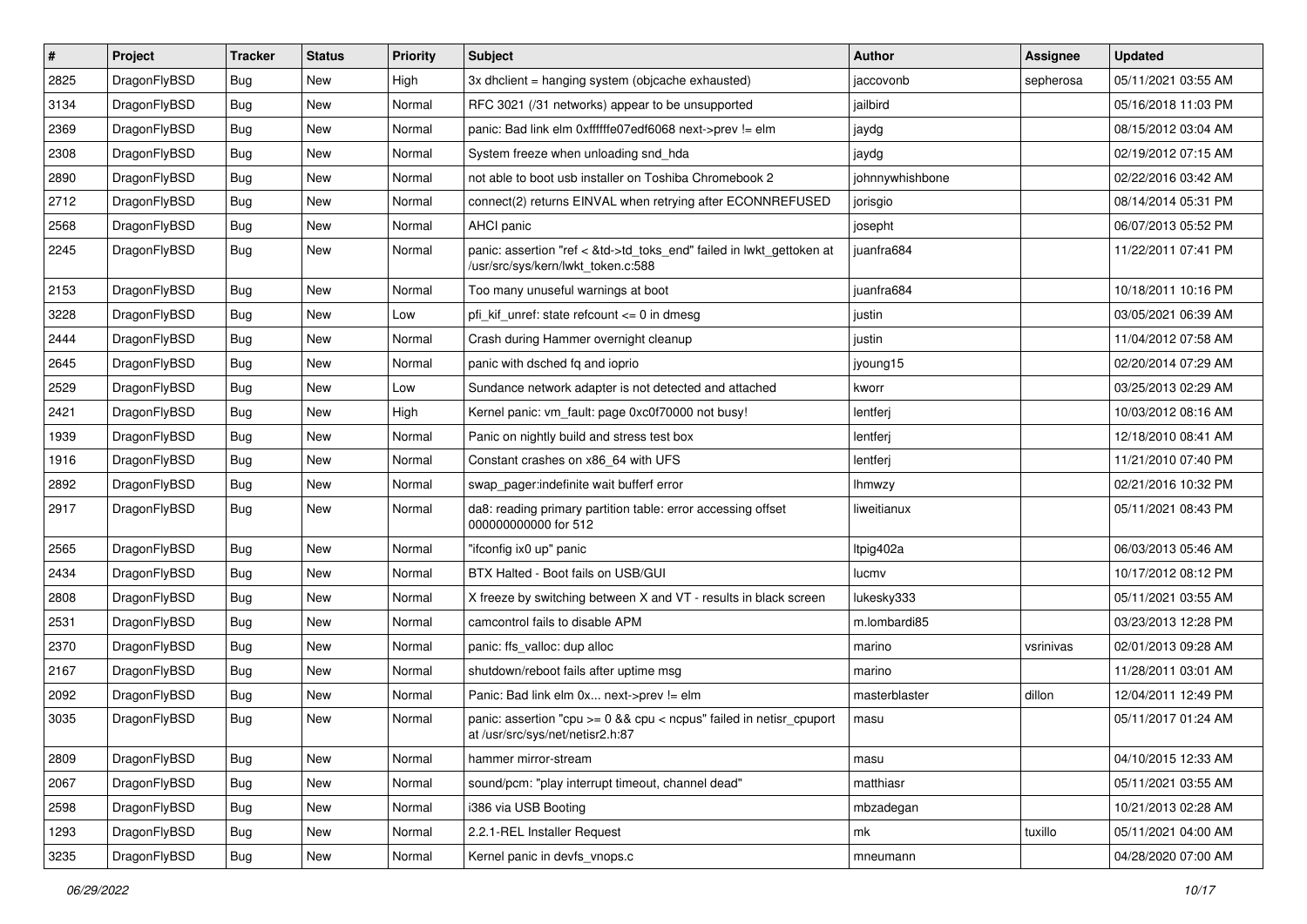| $\sharp$ | Project      | <b>Tracker</b> | <b>Status</b> | <b>Priority</b> | Subject                                                                          | <b>Author</b>          | Assignee | <b>Updated</b>      |
|----------|--------------|----------------|---------------|-----------------|----------------------------------------------------------------------------------|------------------------|----------|---------------------|
| 3222     | DragonFlyBSD | <b>Bug</b>     | New           | Normal          | gcc - undefined reference to '__atomic_load' (missing libatomic?)                | mneumann               |          | 02/08/2020 02:45 AM |
| 2972     | DragonFlyBSD | <b>Bug</b>     | <b>New</b>    | Normal          | ipfw3 "deny to me" does not work correctly                                       | mneumann               |          | 12/27/2016 12:11 PM |
| 2881     | DragonFlyBSD | <b>Bug</b>     | <b>New</b>    | Normal          | Pulseaudio hangs/resets system when starting X11                                 | mneumann               |          | 01/09/2016 03:08 AM |
| 2788     | DragonFlyBSD | <b>Bug</b>     | New           | Normal          | ioctl GSLICEINFO: Not working for vnode slice                                    | mneumann               |          | 02/12/2015 07:49 AM |
| 3218     | DragonFlyBSD | <b>Bug</b>     | <b>New</b>    | Normal          | Kernel panics are not sent to comconsole when booted over EFI                    | mqudsi                 |          | 12/02/2019 08:52 PM |
| 679      | DragonFlyBSD | <b>Bug</b>     | New           | Low             | Netgraph backward compatibility for old *LEN constants                           | nant                   | nant     | 02/18/2014 05:45 AM |
| 2104     | DragonFlyBSD | <b>Bug</b>     | New           | Normal          | network configuration seg. fault on install CD                                   | navratil               |          | 07/26/2011 07:55 AM |
| 2098     | DragonFlyBSD | Submit         | New           | Normal          | [PATCH] correct ath man page example<br>(/usr/src/share/man/man4/ath.4)          | nobody                 |          | 11/15/2011 12:27 AM |
| 3215     | DragonFlyBSD | <b>Bug</b>     | New           | Normal          | Hang in tcdrain(3) after write(3)                                                | noloader               |          | 11/25/2019 03:08 PM |
| 2622     | DragonFlyBSD | <b>Bug</b>     | <b>New</b>    | Normal          | VAIO FIT15E fn keys support                                                      | nonsolosoft            |          | 12/31/2013 01:31 AM |
| 2621     | DragonFlyBSD | <b>Bug</b>     | New           | Normal          | core dump using cdrom                                                            | nonsolosoft            |          | 12/27/2013 12:43 AM |
| 2412     | DragonFlyBSD | <b>Bug</b>     | <b>New</b>    | Normal          | wlan0 fails to get address via dhclient                                          | nonsolosoft            |          | 08/30/2012 05:55 AM |
| 2182     | DragonFlyBSD | <b>Bug</b>     | <b>New</b>    | Normal          | if_msk PHY FIFO underrun/overflow                                                | nonsolosoft            |          | 09/03/2012 06:39 AM |
| 1193     | DragonFlyBSD | <b>Bug</b>     | New           | Normal          | kernel doesn't recognize cdrom drive                                             | nonsolosoft            |          | 01/25/2014 09:11 PM |
| 3052     | DragonFlyBSD | Bug            | <b>New</b>    | Normal          | panic DragonFly v4.8.1-RELEASE by mounting a malformed NTFS<br>image [64.000]    | open.source@ribose.com |          | 08/14/2017 03:22 AM |
| 3051     | DragonFlyBSD | <b>Bug</b>     | New           | Normal          | panic DragonFly v4.8.1-RELEASE by mounting a malformed NTFS<br>image [12.000]    | open.source@ribose.com |          | 08/14/2017 03:20 AM |
| 3049     | DragonFlyBSD | Bug            | New           | Normal          | panic DragonFly v4.8.1-RELEASE by mounting a malformed<br>msdosfs image [12.128] | open.source@ribose.com |          | 08/14/2017 02:53 AM |
| 2802     | DragonFlyBSD | Bug            | <b>New</b>    | Normal          | USB Wifi urtwn0 crash from cd boot                                               | opvalues               |          | 03/10/2015 01:07 AM |
| 2799     | DragonFlyBSD | Bug            | New           | Normal          | Fatal trap 12 caused by moused(8) -p /dev/cual0                                  | opvalues               |          | 03/04/2015 11:01 PM |
| 3107     | DragonFlyBSD | Bug            | New           | Low             | ACPI interrupt storm when loading i915 on Lenovo T460                            | oyvinht                |          | 07/15/2020 07:01 AM |
| 2874     | DragonFlyBSD | Bug            | <b>New</b>    | Normal          | make world DESTDIR=/emptydir fails                                               | pascii                 |          | 12/25/2015 07:04 AM |
| 2117     | DragonFlyBSD | <b>Bug</b>     | New           | High            | ACPI and/or bce(4) problem with 2.11.0.673.g0d557 on HP DL380<br>G6              | pauska                 |          | 08/22/2011 10:15 AM |
| 2898     | DragonFlyBSD | Bug            | New           | Normal          | <b>HAMMER</b> panic                                                              | pavalos                |          | 11/03/2018 07:05 AM |
| 2526     | DragonFlyBSD | Bug            | <b>New</b>    | Normal          | hammer cleanup doesn't run on first day of DST                                   | pavalos                |          | 10/18/2016 05:28 PM |
| 2248     | DragonFlyBSD | <b>Bug</b>     | <b>New</b>    | Normal          | sysctl panic                                                                     | pavalos                |          | 11/23/2011 06:23 PM |
| 2199     | DragonFlyBSD | <b>Bug</b>     | <b>New</b>    | Normal          | screen segfaults if utmpx isn't present                                          | pavalos                |          | 11/15/2011 10:52 PM |
| 2099     | DragonFlyBSD | <b>Bug</b>     | New           | Normal          | page fault panic in vm system                                                    | pavalos                |          | 07/10/2011 08:51 AM |
| 2048     | DragonFlyBSD | <b>Bug</b>     | New           | Normal          | panic: ffs_sync: rofs mod                                                        | pavalos                |          | 04/12/2011 05:45 AM |
| 2008     | DragonFlyBSD | <b>Bug</b>     | <b>New</b>    | Normal          | lwkt_setcpu_remote: td->td_flags 00800621 console flood                          | pavalos                |          | 03/06/2011 09:37 PM |
| 1969     | DragonFlyBSD | <b>Bug</b>     | New           | Normal          | pf-related network problem                                                       | pavalos                | lentferj | 02/01/2011 06:57 PM |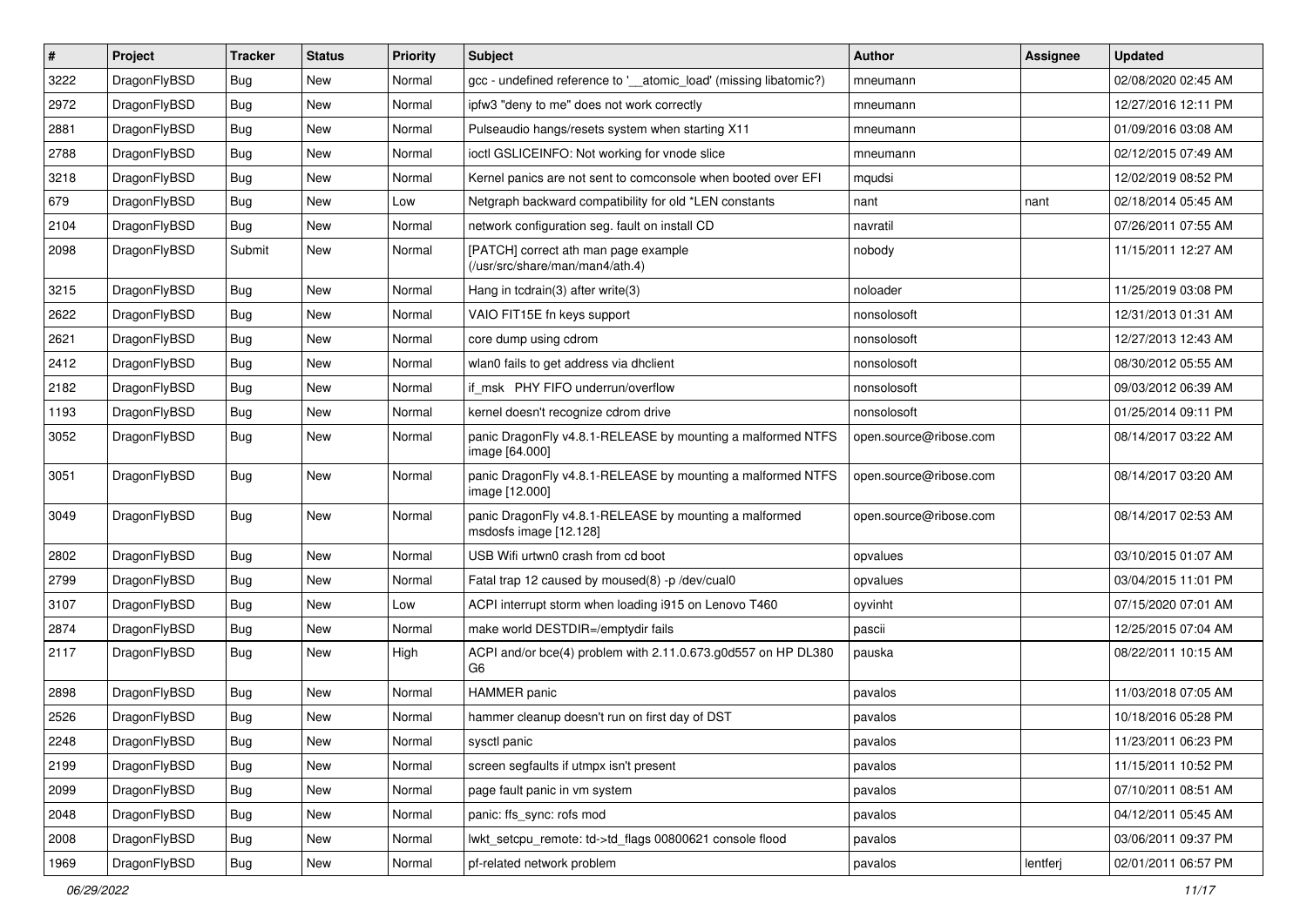| $\vert$ # | Project      | <b>Tracker</b> | <b>Status</b> | <b>Priority</b> | <b>Subject</b>                                                                                                 | <b>Author</b> | Assignee | <b>Updated</b>      |
|-----------|--------------|----------------|---------------|-----------------|----------------------------------------------------------------------------------------------------------------|---------------|----------|---------------------|
| 1949      | DragonFlyBSD | Bug            | <b>New</b>    | Normal          | iwn panic                                                                                                      | pavalos       |          | 01/30/2011 03:21 AM |
| 1946      | DragonFlyBSD | <b>Bug</b>     | <b>New</b>    | Normal          | ieee80211 panic                                                                                                | pavalos       | josepht  | 01/27/2011 06:00 PM |
| 1769      | DragonFlyBSD | <b>Bug</b>     | <b>New</b>    | Normal          | panic: assertion: _tp->tt_msg->tt_cpuid == mycpuid in<br>tcp_callout_active                                    | pavalos       | sjg      | 05/15/2022 11:07 AM |
| 599       | DragonFlyBSD | Bug            | <b>New</b>    | Urgent          | 1.9.0 reproducable panic                                                                                       | pavalos       |          | 12/22/2010 01:08 AM |
| 3226      | DragonFlyBSD | Bug            | New           | Normal          | Xorg freezes in vm: thread stuck in "objtrm1"                                                                  | peeter        |          | 04/08/2020 02:10 AM |
| 2970      | DragonFlyBSD | <b>Bug</b>     | <b>New</b>    | Normal          | kernel 4.7: "Is -I" causes panic on UDF filesystem: "bgetvp -<br>overlapping buffer"                           | peeter        |          | 12/21/2016 02:46 AM |
| 1943      | DragonFlyBSD | <b>Bug</b>     | <b>New</b>    | Normal          | hammer assertion panic                                                                                         | peter         |          | 12/27/2010 12:45 AM |
| 1990      | DragonFlyBSD | <b>Bug</b>     | New           | Normal          | mnt too large to mount                                                                                         | peur.neu      |          | 02/16/2011 11:24 PM |
| 1951      | DragonFlyBSD | Bug            | New           | Normal          | dma_timeouts at phyaddr on a good hdd                                                                          | peur.neu      |          | 01/04/2011 07:12 AM |
| 3247      | DragonFlyBSD | Bug            | <b>New</b>    | Normal          | Kernel panic doing nothing much                                                                                | phma          |          | 09/12/2020 11:40 PM |
| 2816      | DragonFlyBSD | Bug            | <b>New</b>    | Normal          | A multitasking process being debugged can get stuck                                                            | phma          |          | 05/19/2015 03:57 AM |
| 2611      | DragonFlyBSD | <b>Bug</b>     | <b>New</b>    | Normal          | Change in IP address results in network not working                                                            | phma          |          | 12/05/2013 07:55 PM |
| 2557      | DragonFlyBSD | Bug            | New           | Normal          | stock 3.4.1 kernel halts during booting if dm and dm_target_crypt<br>are loaded and RAID controller is present | phma          |          | 05/12/2013 10:38 PM |
| 2552      | DragonFlyBSD | <b>Bug</b>     | <b>New</b>    | Low             | hammer recovery should indicate progress                                                                       | phma          |          | 05/03/2013 12:13 AM |
| 2547      | DragonFlyBSD | Bug            | <b>New</b>    | High            | crashed while doing a dry run of pkg rolling-replace                                                           | phma          |          | 04/18/2013 10:40 PM |
| 2389      | DragonFlyBSD | <b>Bug</b>     | New           | Normal          | computer crashed while listing processes                                                                       | phma          |          | 06/18/2012 02:49 PM |
| 2387      | DragonFlyBSD | Bug            | New           | Normal          | hammer ignores -t during dedup                                                                                 | phma          |          | 06/17/2012 12:30 PM |
| 2331      | DragonFlyBSD | <b>Bug</b>     | New           | Normal          | reading mouse mode from unopen file descriptor hangs mouse<br>driver                                           | phma          |          | 03/14/2012 09:43 AM |
| 2311      | DragonFlyBSD | Bug            | <b>New</b>    | Normal          | Xorg crash having something to do with drm                                                                     | phma          |          | 02/22/2012 09:59 AM |
| 2306      | DragonFlyBSD | <b>Bug</b>     | New           | Normal          | a crash starts the kernel debugger in text mode, but just reboots in X                                         | phma          |          | 02/11/2012 08:02 PM |
| 1559      | DragonFlyBSD | Bug            | New           | Normal          | kernel trap                                                                                                    | phma          |          | 11/27/2021 08:43 AM |
| 3302      | DragonFlyBSD | Bug            | <b>New</b>    | Normal          | Will not boot on System76 Lemur Pro (lemp10)                                                                   | piecuch       |          | 11/03/2021 10:21 AM |
| 3298      | DragonFlyBSD | <b>Bug</b>     | New           | Normal          | Running "w" and having logged in via XDM through VNC, "w" prints<br>an extra error message                     | piecuch       |          | 10/25/2021 09:16 AM |
| 3239      | DragonFlyBSD | <b>Bug</b>     | New           | Normal          | unable to SIGKILL glitched emacs                                                                               | piecuch       |          | 05/26/2020 03:30 AM |
| 3238      | DragonFlyBSD | <b>Bug</b>     | New           | Normal          | race conditions when printing from vkernel console                                                             | piecuch       |          | 05/19/2020 02:50 PM |
| 2496      | DragonFlyBSD | Bug            | <b>New</b>    | Normal          | NTFS malloc limit exceeded                                                                                     | plasmob       | tuxillo  | 02/19/2013 08:47 AM |
| 3245      | DragonFlyBSD | Bug            | <b>New</b>    | Normal          | panic: free: guard1x fail, i915 load from loader.conf                                                          | polachok      |          | 08/21/2020 10:36 AM |
| 1942      | DragonFlyBSD | Bug            | New           | Normal          | locking against myself in getcacheblk()?                                                                       | qhwt.dfly     |          | 05/31/2022 02:15 PM |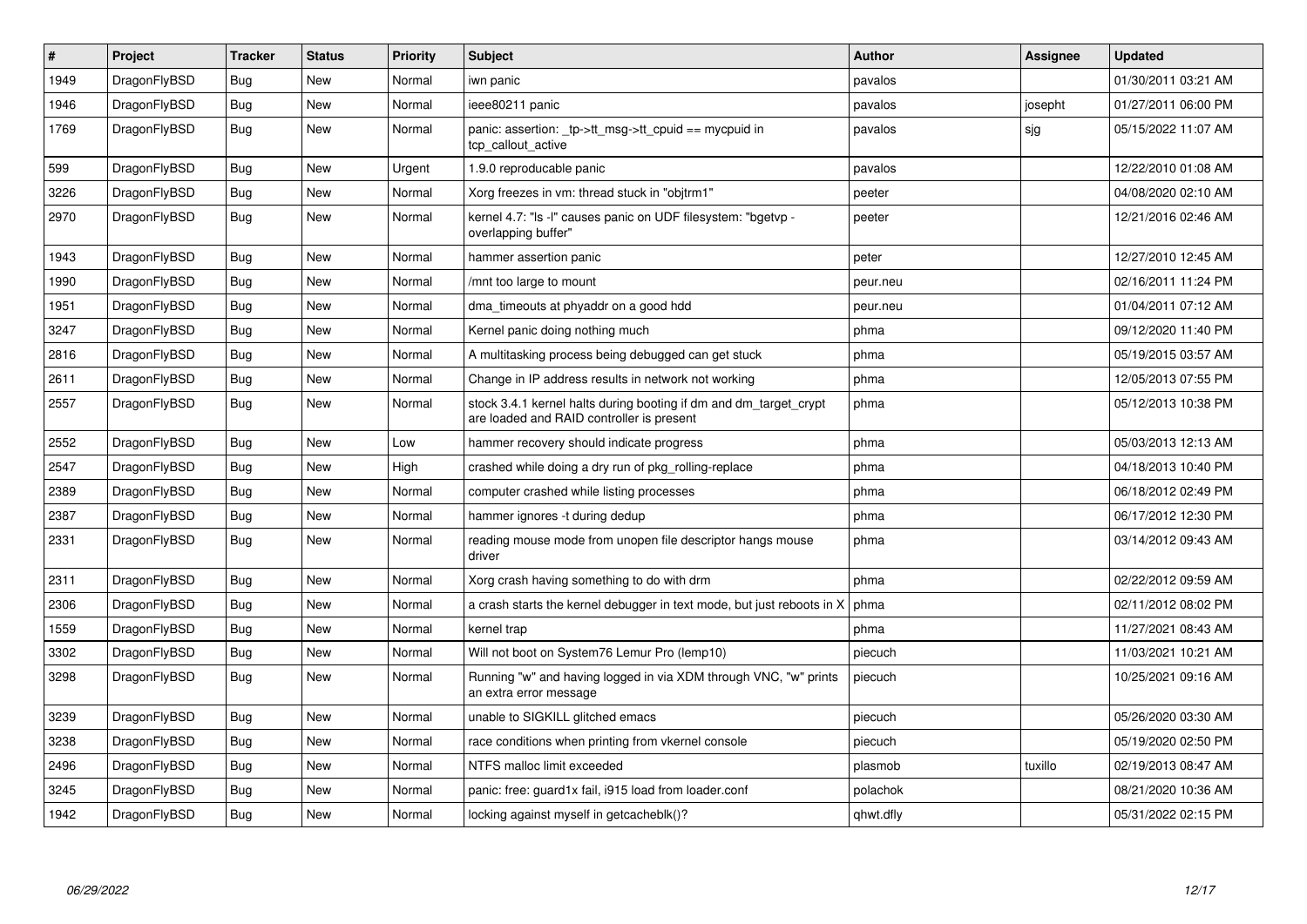| #    | Project      | <b>Tracker</b> | <b>Status</b> | <b>Priority</b> | Subject                                                                                                                                                                                           | Author       | Assignee | <b>Updated</b>      |
|------|--------------|----------------|---------------|-----------------|---------------------------------------------------------------------------------------------------------------------------------------------------------------------------------------------------|--------------|----------|---------------------|
| 1917 | DragonFlyBSD | Bug            | New           | Normal          | panic: assertion: (RB_EMPTY(&ip->rec_tree) && (ip->flags &<br>HAMMER INODE XDIRTY) == 0)    (!RB EMPTY(&ip->rec tree)<br>&& (ip->flags & HAMMER_INODE_XDIRTY) != 0) in<br>hammer_flush_inode_done | qhwt.dfly    |          | 11/24/2010 03:23 AM |
| 1876 | DragonFlyBSD | Bug            | <b>New</b>    | Normal          | devfs in $ ail + logging$ out from console(ttyv1+) -> panic                                                                                                                                       | qhwt.dfly    | tuxillo  | 05/31/2022 03:24 PM |
| 2371 | DragonFlyBSD | <b>Bug</b>     | New           | Normal          | Timezone problem with America/Sao Paulo                                                                                                                                                           | raitech      |          | 05/17/2012 01:42 PM |
| 3313 | DragonFlyBSD | Bug            | New           | Normal          | Can't boot from my live USB at all. The kernel loading process<br>hangs.                                                                                                                          | rempas       |          | 06/03/2022 12:16 AM |
| 2822 | DragonFlyBSD | <b>Bug</b>     | <b>New</b>    | Normal          | USB 3.0 stick throws "reading primary partition table: error<br>accessing offset 000[] for 152" error, while the stick works on any<br>other OS I tested                                          | revuwa       | profmakx | 06/29/2015 05:56 AM |
| 2675 | DragonFlyBSD | Bug            | <b>New</b>    | Low             | Ultimate N WiFi Link 5300 get iwn_intr: fatal firmware error on 5GHz                                                                                                                              | revuwa       |          | 05/11/2021 04:07 AM |
| 1836 | DragonFlyBSD | Bug            | <b>New</b>    | Normal          | Incorrect TCP checksum show up in tcpdump                                                                                                                                                         | robgar1      |          | 05/15/2022 11:22 AM |
| 2430 | DragonFlyBSD | <b>Bug</b>     | New           | Normal          | Alternate Password Hash method                                                                                                                                                                    | robin.carey1 |          | 10/07/2012 06:28 AM |
| 2138 | DragonFlyBSD | <b>Bug</b>     | New           | Normal          | > 100% CPU usage                                                                                                                                                                                  | robin.carey1 |          | 09/26/2011 12:20 PM |
| 600  | DragonFlyBSD | <b>Bug</b>     | <b>New</b>    | Low             | /sys/libkern/karc4random                                                                                                                                                                          | robin carey5 | profmakx | 01/19/2015 03:07 AM |
| 2626 | DragonFlyBSD | <b>Bug</b>     | New           | Normal          | iwn driver drops with error: "firmware error 'iwn intr: fatal firmware<br>error""                                                                                                                 | rodyaj       |          | 01/09/2014 05:50 AM |
| 2738 | DragonFlyBSD | Bug            | <b>New</b>    | Normal          | Hammer: Strange behavior when trying to recover old version of<br>moved file                                                                                                                      | roland       |          | 11/20/2014 08:02 AM |
| 3141 | DragonFlyBSD | Bug            | <b>New</b>    | Normal          | dhclient blocks boot process                                                                                                                                                                      | rowo         |          | 12/16/2018 11:01 AM |
| 2887 | DragonFlyBSD | Bug            | <b>New</b>    | Low             | Missing extattr_namespace_to_string and<br>extattr_string_to_namespace functions                                                                                                                  | rubenk       |          | 02/06/2016 05:09 AM |
| 2423 | DragonFlyBSD | Bug            | <b>New</b>    | Urgent          | After multiple panics/locks, hitting KKASSERT in<br>hammer init cursor                                                                                                                            | rumcic       |          | 09/18/2012 02:28 AM |
| 2080 | DragonFlyBSD | Bug            | New           | Normal          | panic: lockmgr thrd sleep: called from interrupt, ipi, or hard code<br>section                                                                                                                    | rumcic       |          | 05/30/2011 05:06 PM |
| 2072 | DragonFlyBSD | Bug            | <b>New</b>    | Normal          | Fatal trap 12: stopped at lwkt_send_ipiq3                                                                                                                                                         | rumcic       |          | 05/17/2011 04:12 AM |
| 1975 | DragonFlyBSD | <b>Bug</b>     | <b>New</b>    | Normal          | Applications seg fault in select() and poll()                                                                                                                                                     | rumcic       |          | 05/31/2022 02:58 PM |
| 1874 | DragonFlyBSD | Bug            | New           | Normal          | mpd listening on all IPs, accepting only on one                                                                                                                                                   | rumcic       |          | 05/08/2011 01:01 PM |
| 1873 | DragonFlyBSD | <b>Bug</b>     | New           | Normal          | Panic upon usb mouse detach and reattaching                                                                                                                                                       | rumcic       |          | 02/01/2011 09:53 AM |
| 1192 | DragonFlyBSD | Submit         | New           | Normal          | KKASSERTs in sys/kern/uipc_{msg,socket}.c are too strict                                                                                                                                          | rumcic       |          | 05/11/2021 04:07 AM |
| 2316 | DragonFlyBSD | <b>Bug</b>     | New           | Normal          | Ungraceful invalid password handling for adding a new user in the<br>installer                                                                                                                    | rune         |          | 04/27/2012 11:23 PM |
| 3047 | DragonFlyBSD | Bug            | New           | Normal          | HAMMER critical write error                                                                                                                                                                       | samuel       |          | 06/19/2019 09:50 AM |
| 2123 | DragonFlyBSD | <b>Bug</b>     | New           | Normal          | hammer is losing files                                                                                                                                                                            | schmir       |          | 08/30/2011 07:56 PM |
| 2042 | DragonFlyBSD | <b>Bug</b>     | New           | Normal          | kernel panic, when run boot0cfg                                                                                                                                                                   | sepherosa    |          | 05/31/2022 03:01 PM |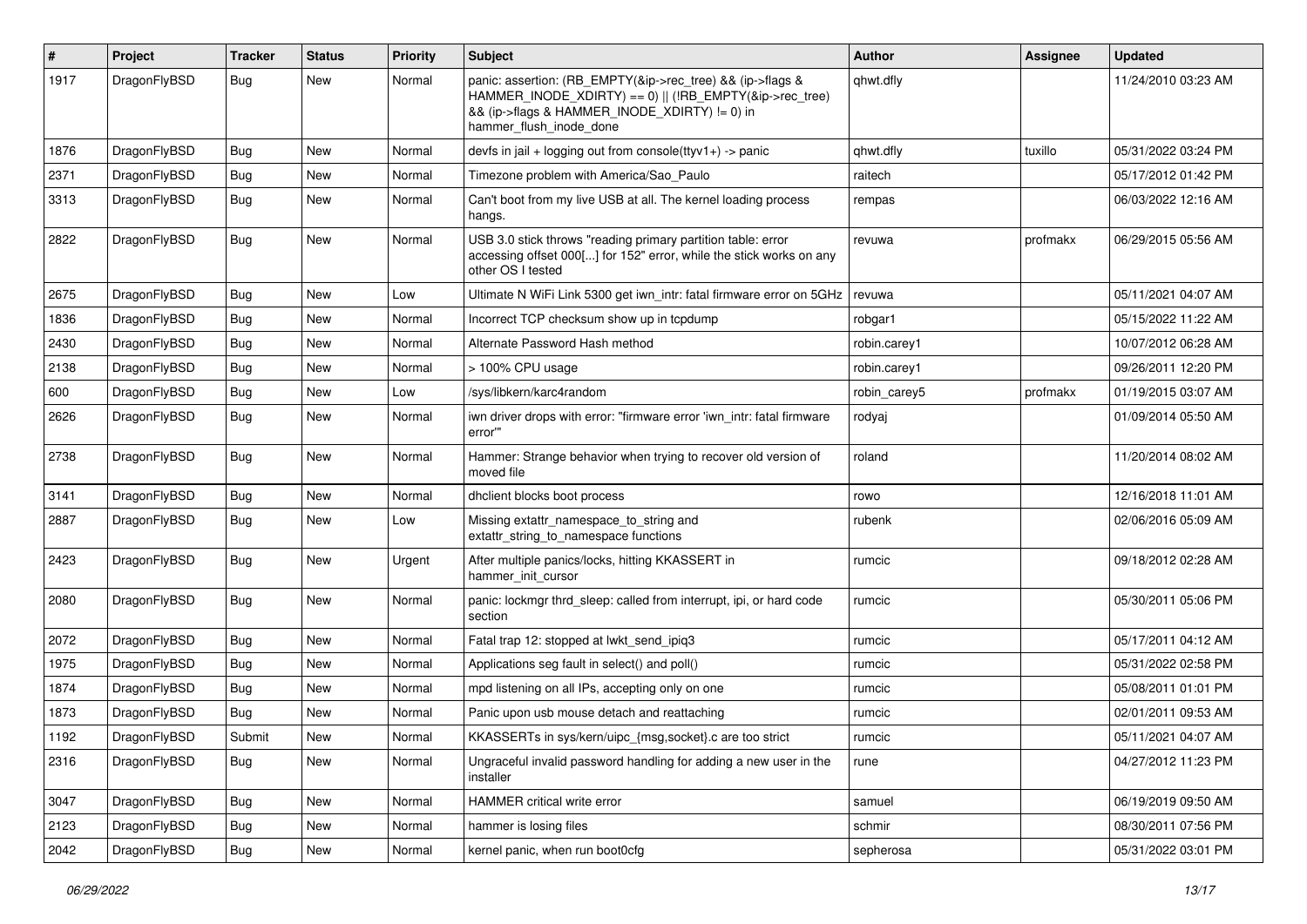| $\sharp$ | Project      | <b>Tracker</b> | <b>Status</b> | <b>Priority</b> | Subject                                                                              | <b>Author</b> | Assignee | <b>Updated</b>      |
|----------|--------------|----------------|---------------|-----------------|--------------------------------------------------------------------------------------|---------------|----------|---------------------|
| 1944     | DragonFlyBSD | Bug            | New           | Normal          | panic: backing_object 0xdea7b258 was somehow re-referenced<br>during collapse!       | sepherosa     |          | 12/27/2010 02:06 AM |
| 2933     | DragonFlyBSD | Submit         | <b>New</b>    | Normal          | Remove unix domain socket support from cat(1)                                        | sevan         |          | 08/01/2016 08:10 PM |
| 2924     | DragonFlyBSD | <b>Bug</b>     | New           | Normal          | cat -v fails to tag characters in extended table with M- prefix with<br>some locales | sevan         |          | 07/11/2016 07:18 AM |
| 2124     | DragonFlyBSD | Bug            | <b>New</b>    | Normal          | getty repeating too quickly on port /dev/ttyv0                                       | sgeorge.ml    |          | 09/01/2011 04:28 AM |
| 2891     | DragonFlyBSD | <b>Bug</b>     | <b>New</b>    | Normal          | Kernel panic in IEEE802.11 related code                                              | shamaz        |          | 05/29/2016 05:49 PM |
| 2863     | DragonFlyBSD | Bug            | <b>New</b>    | Normal          | HAMMER synch tid is zero                                                             | shamaz        |          | 12/12/2015 11:24 PM |
| 2820     | DragonFlyBSD | <b>Bug</b>     | <b>New</b>    | Normal          | TP-Link USB Wi-Fi adapter cannot be reattached to the system                         | shamaz        |          | 05/22/2015 09:45 PM |
| 1961     | DragonFlyBSD | Bug            | <b>New</b>    | Normal          | Can't create dump from DDB                                                           | shamaz        |          | 01/29/2011 09:02 PM |
| 1935     | DragonFlyBSD | <b>Bug</b>     | <b>New</b>    | Normal          | mouse does not work after switching between x and console                            | shamaz        |          | 12/13/2010 10:06 AM |
| 1884     | DragonFlyBSD | Bug            | <b>New</b>    | Normal          | System completely freezes while listening music (devbuf: malloc<br>limit exceeded)   | shamaz        |          | 01/24/2011 05:00 PM |
| 2141     | DragonFlyBSD | Bug            | <b>New</b>    | Urgent          | loader and/or documentation broken                                                   | sjg           |          | 01/20/2012 10:51 AM |
| 2061     | DragonFlyBSD | <b>Bug</b>     | <b>New</b>    | Normal          | USB keyboard boot panic                                                              | sjg           |          | 05/04/2012 12:20 AM |
| 1786     | DragonFlyBSD | Bug            | New           | Normal          | Calling NULL function pointer initiates panic loop                                   | sjg           |          | 10/11/2010 05:28 PM |
| 1964     | DragonFlyBSD | <b>Bug</b>     | New           | Normal          | iwn (panic assertion : wlan_assert_serialized)                                       | sjmm.ptr      | josepht  | 02/01/2011 12:57 PM |
| 2936     | DragonFlyBSD | Bug            | <b>New</b>    | Normal          | loader.efi crashes while loading kernel                                              | spaceille     |          | 08/20/2016 06:17 AM |
| 2587     | DragonFlyBSD | <b>Bug</b>     | New           | Normal          | SATA DVD writer not detected by DragonFly                                            | srussell      |          | 09/04/2020 08:55 AM |
| 2586     | DragonFlyBSD | Bug            | <b>New</b>    | Normal          | pf: "modulate" state seems problematic                                               | srussell      |          | 09/25/2013 07:36 PM |
| 2077     | DragonFlyBSD | <b>Bug</b>     | <b>New</b>    | Normal          | USB devices conflicting                                                              | srussell      |          | 05/17/2011 05:12 PM |
| 3129     | DragonFlyBSD | <b>Bug</b>     | <b>New</b>    | High            | Kernel panic with 5.2.0 on A2SDi-4C-HLN4F                                            | stateless     |          | 04/24/2018 12:50 AM |
| 2055     | DragonFlyBSD | Bug            | <b>New</b>    | Normal          | $ssh + IPV6 + bridge \Rightarrow connection freezes$                                 | steve         |          | 04/24/2011 07:13 PM |
| 2004     | DragonFlyBSD | <b>Bug</b>     | <b>New</b>    | Normal          | LWKT WAIT IPIQ panic                                                                 | steve         |          | 03/08/2011 05:46 PM |
| 2020     | DragonFlyBSD | Bug            | <b>New</b>    | Low             | Port brcm80211 driver from Linux to DragonFly BSD                                    | studer        |          | 03/05/2011 10:54 PM |
| 2082     | DragonFlyBSD | <b>Bug</b>     | <b>New</b>    | Normal          | dfbsd 2.10.1 amd64 - mc port build error with 'bmake bin-install'                    | sun-doctor    |          | 05/25/2011 07:18 PM |
| 2509     | DragonFlyBSD | <b>Bug</b>     | <b>New</b>    | Normal          | Redefinition of DIRBLKSIZ in restore(8)                                              | swildner      |          | 06/04/2022 04:40 AM |
| 1913     | DragonFlyBSD | Bug            | New           | Normal          | panic: assertion: ip->flush_state != HAMMER_FST_FLUSH in<br>hammer_flush_inode_core  | swildner      |          | 11/20/2010 05:27 PM |
| 1907     | DragonFlyBSD | <b>Bug</b>     | New           | Normal          | Hammer crash in hammer flusher flush()                                               | swildner      |          | 11/11/2010 05:07 AM |
| 3217     | DragonFlyBSD | <b>Bug</b>     | New           | Normal          | rescue tools: make install fails if rescue folder doesn't exist                      | t_dfbsd       |          | 11/27/2019 08:16 PM |
| 2915     | DragonFlyBSD | <b>Bug</b>     | New           | High            | Hammer mirror-copy problem                                                           | t dfbsd       |          | 08/25/2016 05:28 AM |
| 3135     | DragonFlyBSD | Submit         | New           | Normal          | Add EVFILT RECV and EVFILT SEND                                                      | tautolog      |          | 05/25/2018 09:59 PM |
| 3036     | DragonFlyBSD | <b>Bug</b>     | New           | Normal          | panic in icmp_redirect_start() ASSERT_IN_NETISR(0)                                   | tautolog      |          | 05/11/2017 07:27 PM |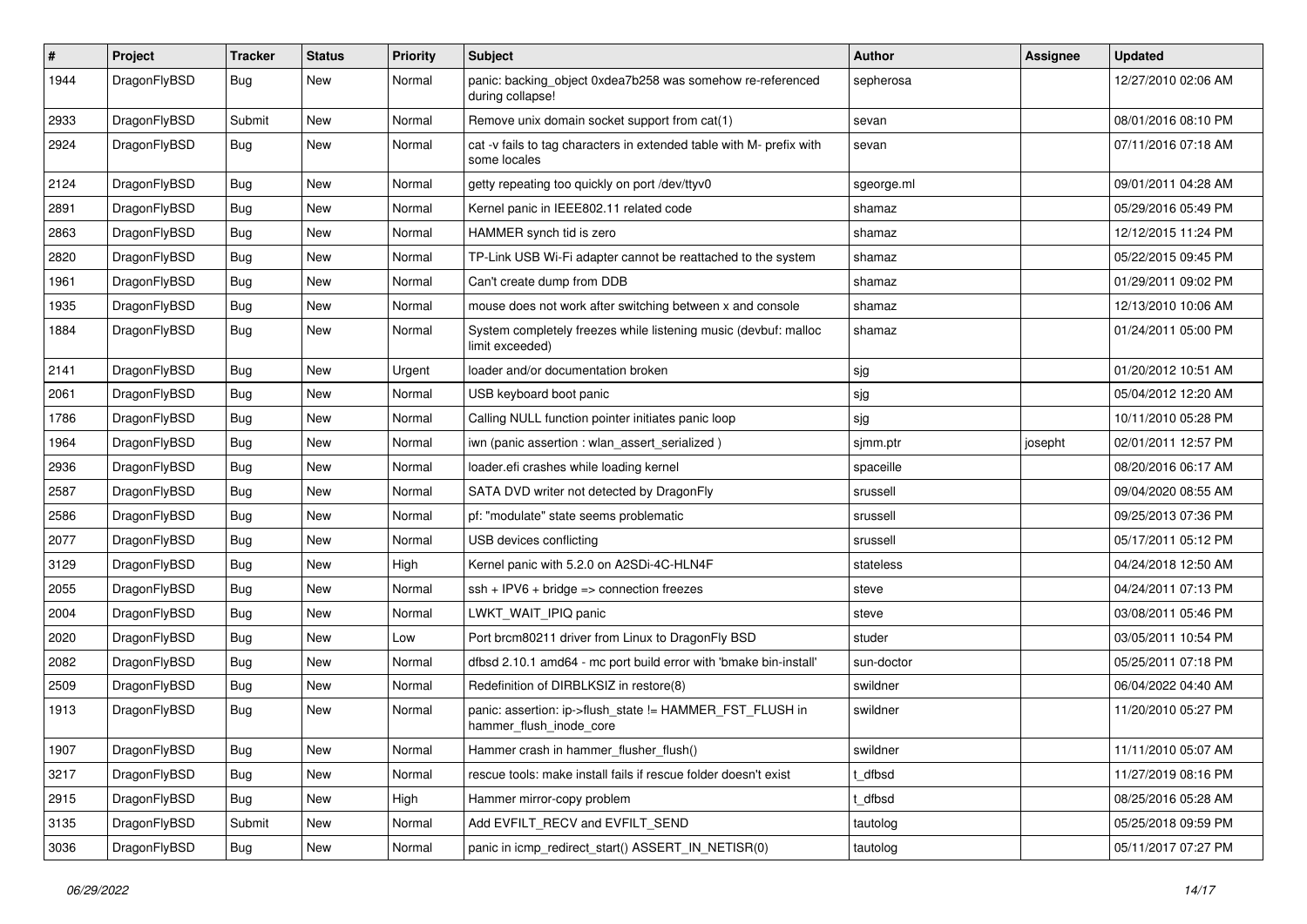| #    | Project      | <b>Tracker</b> | <b>Status</b> | <b>Priority</b> | Subject                                                                                                  | <b>Author</b>     | <b>Assignee</b> | <b>Updated</b>      |
|------|--------------|----------------|---------------|-----------------|----------------------------------------------------------------------------------------------------------|-------------------|-----------------|---------------------|
| 2921 | DragonFlyBSD | Submit         | <b>New</b>    | Normal          | Allow moused to accept userland mouse events                                                             | tautolog          |                 | 05/11/2021 04:08 AM |
| 2609 | DragonFlyBSD | Bug            | New           | Normal          | master: panic: assertion<br>"LWKT_TOKEN_HELD_ANY(vm_object_token(object))" failed in<br>swp_pager_lookup | thomas.nikolajsen |                 | 11/28/2013 11:36 AM |
| 2436 | DragonFlyBSD | <b>Bug</b>     | New           | Normal          | panic: assertion "lp->lwp_qcpu == dd->cpuid" failed in<br>dfly_acquire_curproc                           | thomas.nikolajsen |                 | 01/23/2013 11:07 AM |
| 1984 | DragonFlyBSD | Bug            | <b>New</b>    | Normal          | hammer mount fails after crash - HAMMER: FIFO record bad head<br>signature                               | thomas.nikolajsen |                 | 03/08/2011 06:57 PM |
| 3316 | DragonFlyBSD | <b>Bug</b>     | <b>New</b>    | Normal          | hammer2_dirent_create() allows creating >1 dirents with the same<br>name                                 | tkusumi           |                 | 06/05/2022 12:35 PM |
| 3312 | DragonFlyBSD | Submit         | New           | Normal          | hammer2: redundant chain modify after chain creation                                                     | tkusumi           |                 | 05/15/2022 01:35 PM |
| 3266 | DragonFlyBSD | Bug            | New           | High            | Filesystems broken due to "KKASSERT(count &<br>TOK_COUNTMASK);"                                          | tkusumi           |                 | 03/15/2021 01:21 PM |
| 3249 | DragonFlyBSD | <b>Bug</b>     | New           | Normal          | HAMMER2 fsync(2) not working properly                                                                    | tkusumi           |                 | 09/21/2020 07:07 AM |
| 3246 | DragonFlyBSD | <b>Bug</b>     | New           | Normal          | HAMMER2 unable to handle ENOSPC properly                                                                 | tkusumi           |                 | 09/04/2020 11:11 AM |
| 3184 | DragonFlyBSD | <b>Bug</b>     | New           | Normal          | tsleep(9) return value when PCATCH specified                                                             | tkusumi           |                 | 04/03/2019 06:49 AM |
| 3142 | DragonFlyBSD | Submit         | <b>New</b>    | Normal          | lib/libdmsg: Unbreak using new API EVP_CIPHER_CTX_new()                                                  | tkusumi           |                 | 07/08/2018 04:18 AM |
| 2857 | DragonFlyBSD | <b>Bug</b>     | <b>New</b>    | Normal          | hammer stalls via bitcoin-qt                                                                             | tkusumi           |                 | 11/30/2015 06:52 AM |
| 2812 | DragonFlyBSD | <b>Bug</b>     | New           | Normal          | Panic on Intel DE3815TYKHE                                                                               | tmorp             |                 | 05/14/2015 03:14 PM |
| 2931 | DragonFlyBSD | <b>Bug</b>     | New           | Low             | 'gdb' of 'vkernel' unable to print backtrace                                                             | tofergus          |                 | 07/26/2016 01:51 PM |
| 2930 | DragonFlyBSD | <b>Bug</b>     | <b>New</b>    | High            | 'objcache' causes panic during 'nfs_readdir'                                                             | tofergus          |                 | 07/26/2016 01:09 PM |
| 2473 | DragonFlyBSD | <b>Bug</b>     | New           | Normal          | Kernel crash when trying to up the wpi0 device (Dfly<br>v3.3.0.758.g47388-DEVELOPMENT)                   | tomaz             |                 | 02/24/2014 08:50 AM |
| 3319 | DragonFlyBSD | <b>Bug</b>     | New           | Normal          | setproctitle() calls can change effect of later setproctitle() calls                                     | tonyc             |                 | 06/29/2022 06:10 PM |
| 3252 | DragonFlyBSD | <b>Bug</b>     | <b>New</b>    | Normal          | tcsetattr/tcgetattr set errno incorrectly on non-TTY                                                     | tonyc             |                 | 10/26/2020 09:34 PM |
| 3231 | DragonFlyBSD | Bug            | <b>New</b>    | Normal          | wifi drops on 5.8                                                                                        | tse               |                 | 04/06/2020 05:08 AM |
| 3225 | DragonFlyBSD | Bug            | <b>New</b>    | Normal          | nfsd freeze when using qemu                                                                              | tse               |                 | 03/17/2020 11:52 AM |
| 3208 | DragonFlyBSD | Bug            | New           | Normal          | Crash related to nfsd                                                                                    | tse               |                 | 06/11/2020 05:52 AM |
| 3199 | DragonFlyBSD | Bug            | New           | Normal          | PFS label not found panic                                                                                | tse               |                 | 08/21/2019 03:51 AM |
| 3197 | DragonFlyBSD | Bug            | <b>New</b>    | Normal          | DragonFly upgrades                                                                                       | tse               |                 | 04/18/2020 04:18 PM |
| 3170 | DragonFlyBSD | <b>Bug</b>     | <b>New</b>    | Normal          | repeatable nfsd crash                                                                                    | tse               |                 | 06/11/2020 05:52 AM |
| 2140 | DragonFlyBSD | <b>Bug</b>     | New           | High            | hammer_io_delallocate panic with 'duplicate entry' message                                               | ttw               |                 | 10/07/2011 12:22 PM |
| 3314 | DragonFlyBSD | <b>Bug</b>     | <b>New</b>    | Normal          | Bring virtio console(4) from FreeBSD                                                                     | tuxillo           | tuxillo         | 05/29/2022 08:24 AM |
| 3196 | DragonFlyBSD | <b>Bug</b>     | <b>New</b>    | Normal          | test issue after redmine upgrade (2)                                                                     | tuxillo           |                 | 07/05/2019 04:33 AM |
| 3157 | DragonFlyBSD | <b>Bug</b>     | New           | Normal          | TP-Link UE300 not working in 5.2-RELEASE                                                                 | tuxillo           |                 | 11/15/2018 02:08 PM |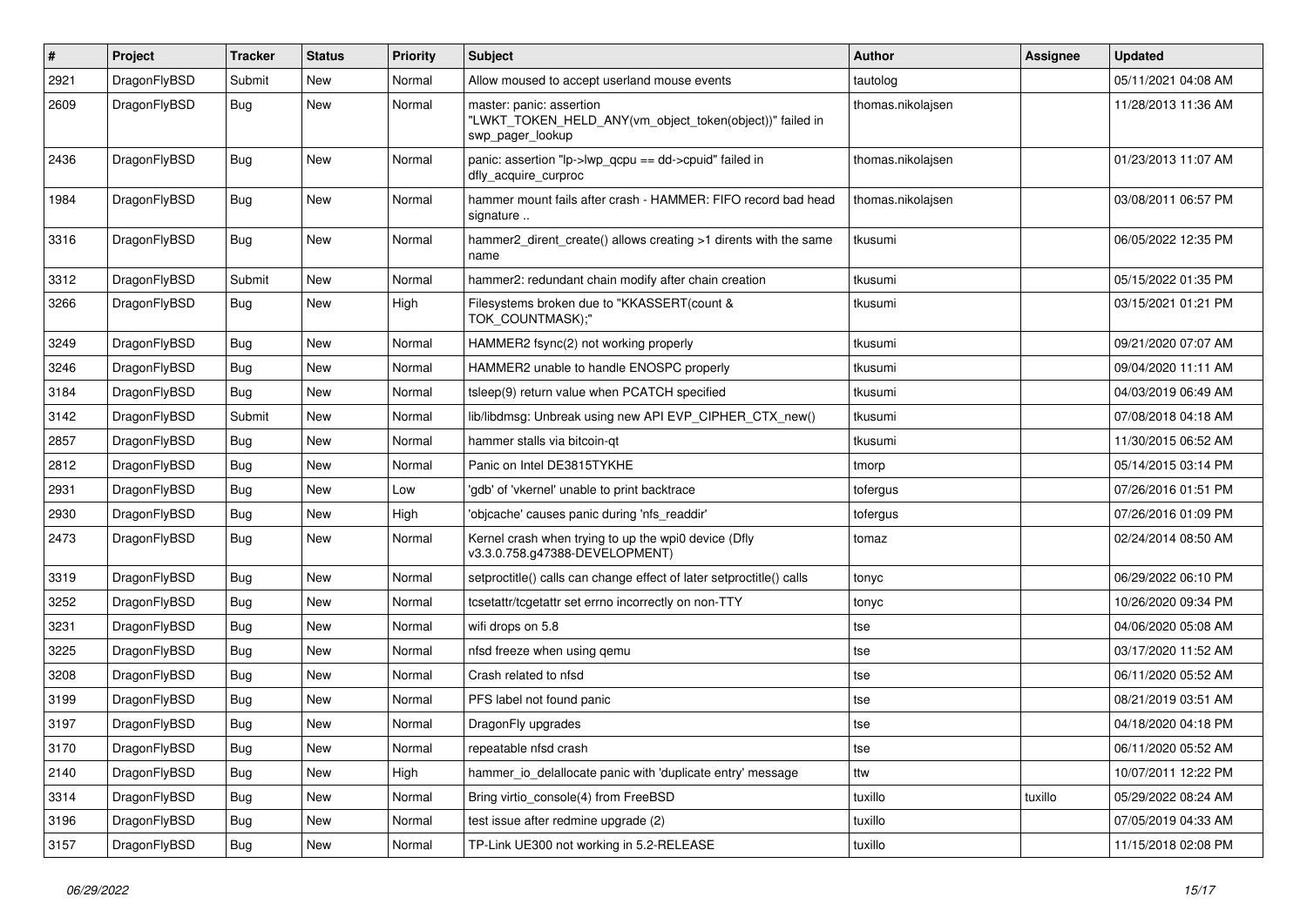| $\sharp$ | Project      | <b>Tracker</b> | <b>Status</b> | <b>Priority</b> | Subject                                                                                              | <b>Author</b> | Assignee  | <b>Updated</b>      |
|----------|--------------|----------------|---------------|-----------------|------------------------------------------------------------------------------------------------------|---------------|-----------|---------------------|
| 2647     | DragonFlyBSD | Bug            | <b>New</b>    | Normal          | HAMMER panic on 3.6.0                                                                                | tuxillo       |           | 05/11/2021 03:54 AM |
| 2641     | DragonFlyBSD | Bug            | <b>New</b>    | Normal          | Panic when loading natapci as module                                                                 | tuxillo       |           | 05/11/2021 03:54 AM |
| 2630     | DragonFlyBSD | Bug            | New           | Normal          | Bring in latest iconv fixes from FreeBSD10 as well as csmapper<br>updates                            | tuxillo       |           | 05/11/2021 03:54 AM |
| 2629     | DragonFlyBSD | Bug            | <b>New</b>    | Normal          | Replace gcc44 with llvm34, clang34, and libc++                                                       | tuxillo       |           | 06/02/2014 02:30 PM |
| 2498     | DragonFlyBSD | Bug            | New           | Normal          | DFBSD v3.2.2-RELEASE - LIST_FIRST(&bp->b_dep) == NULL"<br>failed in vfs_vmio_release                 | tuxillo       |           | 05/31/2022 04:09 PM |
| 2495     | DragonFlyBSD | Bug            | New           | High            | DFBSD v3.3.0.960.g553fe7 - ocnt != 0" failed in<br>prop_object_release                               | tuxillo       |           | 05/31/2022 04:08 PM |
| 2283     | DragonFlyBSD | Bug            | <b>New</b>    | Normal          | DFBSD DragonFly v2.13.0.957.g4f459 - pmap_release: page<br>should already be gone 0xc27120bc         | tuxillo       |           | 01/23/2012 03:03 AM |
| 2224     | DragonFlyBSD | Bug            | New           | Normal          | v2.13.0.291.gaa7ec - Panic on fq while installing world                                              | tuxillo       |           | 11/18/2011 01:40 AM |
| 2171     | DragonFlyBSD | Bug            | New           | Normal          | DFBSD v2.13.0.151.gdc8442 - panic: assertion "(*ptep &<br>$(PG_MANAGED PG_V)$ == PG_V"               | tuxillo       |           | 11/04/2011 05:06 PM |
| 2166     | DragonFlyBSD | Bug            | New           | Normal          | DFBSD v2.13.0.109.g05b9d - Strange lockups                                                           | tuxillo       |           | 10/29/2011 11:20 AM |
| 2129     | DragonFlyBSD | Bug            | New           | Normal          | DFBSD v2.11.0.661.gf9438 i386 - panic: lockmgr thrd_sleep                                            | tuxillo       |           | 09/05/2011 09:49 AM |
| 2084     | DragonFlyBSD | Bug            | <b>New</b>    | Normal          | DFBSD v2.11.0.242.g4d317 - panic: zone: entry not free                                               | tuxillo       |           | 07/03/2012 01:23 AM |
| 2078     | DragonFlyBSD | Bug            | New           | Normal          | DFBSD i386 v2.11.0.201.g3ed2f - Panic during installworld into a<br>vn0 device                       | tuxillo       |           | 05/19/2011 07:50 PM |
| 1959     | DragonFlyBSD | Bug            | New           | Normal          | DFBSD v2.9.1.422.gc98f2 - Panic during boot - IPv6 and PF                                            | tuxillo       |           | 01/13/2011 03:37 AM |
| 1867     | DragonFlyBSD | Bug            | <b>New</b>    | Normal          | it(4) motherboard and fan problems                                                                   | tuxillo       |           | 07/08/2011 10:48 AM |
| 2828     | DragonFlyBSD | Bug            | New           | High            | On AMD APUs and Bulldozer CPUs, the machdep.cpu_idle_hlt<br>sysctl should be 3 by default            | vadaszi       | vadaszi   | 05/11/2021 04:07 AM |
| 2490     | DragonFlyBSD | Bug            | New           | Normal          | nmalloc should color addresses to avoid cache bank conflictsw                                        | vsrinivas     |           | 06/10/2014 05:51 AM |
| 2489     | DragonFlyBSD | Bug            | New           | Normal          | nmalloc doesn't cache VA for allocations > 8KB                                                       | vsrinivas     |           | 06/10/2014 05:51 AM |
| 2154     | DragonFlyBSD | Bug            | New           | Normal          | vkernel copyout() doesn't return EFAULT on error                                                     | vsrinivas     |           | 10/20/2011 03:53 AM |
| 2136     | DragonFlyBSD | Bug            | New           | Normal          | socketpair() doesn't free file descriptors on copyout failure                                        | vsrinivas     |           | 04/05/2013 09:13 AM |
| 2113     | DragonFlyBSD | Bug            | New           | Normal          | nmalloc threaded program fork leak                                                                   | vsrinivas     | vsrinivas | 08/11/2011 07:25 PM |
| 2085     | DragonFlyBSD | Bug            | New           | Normal          | panic: assertion: (m->flags & PG_MAPPED) == 0 in<br>vm_page_free_toq                                 | vsrinivas     |           | 06/10/2011 07:48 AM |
| 2071     | DragonFlyBSD | <b>Bug</b>     | New           | High            | Panic on assertion: (int)(flg->seq - seq) > 0 in hammer_flusher_flush vsrinivas<br>after inode error |               |           | 06/12/2011 07:59 AM |
| 1861     | DragonFlyBSD | <b>Bug</b>     | <b>New</b>    | Normal          | panic via kprintf (lockmgr called in a hard section)                                                 | vsrinivas     |           | 10/11/2010 12:56 AM |
| 1185     | DragonFlyBSD | Bug            | New           | High            | need a tool to merge changes into /etc                                                               | wa1ter        |           | 02/18/2014 06:02 AM |
| 3124     | DragonFlyBSD | <b>Bug</b>     | New           | High            | DragonFlyBSD 5.0.2 with Hammer2 with UEFI install doesn't boot                                       | wiesl         |           | 06/18/2019 05:07 AM |
| 2886     | DragonFlyBSD | <b>Bug</b>     | New           | Normal          | dragonfly mail agent: sending a testmail causes high system load                                     | worf          |           | 02/05/2016 05:53 AM |